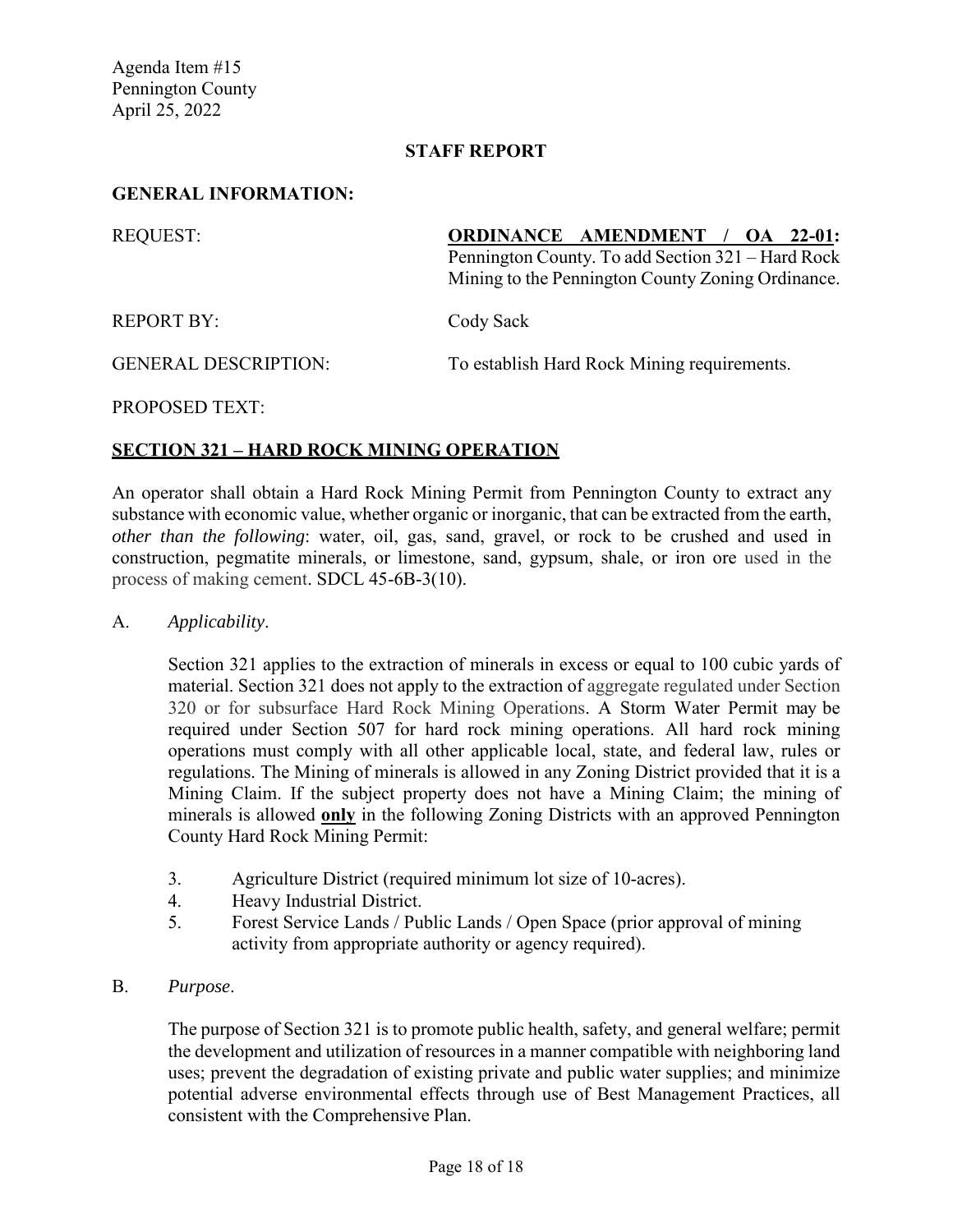Agenda Item #15 Pennington County April 25, 2022

C. *Authority*. For the purpose of promoting health, safety, or the general welfare of the county, the Board may adopt a Zoning Ordinance to regulate and restrict the height, number of stories, and size of buildings and other structures, the percentage of lot that may be occupied, the size of the yards, courts, and other open spaces, the density of population, and the location and use of buildings, structures, and land for trade, industry, residence, floodplain, or other purposes. SDCL 11-2-13.

## D. *Definitions*.

- 3. *ABANDONMENT*. An intentional and absolute relinquishment and cessation of a use for any period of time without intention to resume said use or the voluntary discontinuance of a use for a continuous period of one (1) year without reference to intent.
- 4. *AIR BLAST*. A jet of air produced mechanically.
- 5. *BERM*. An earthen mound designed to provide visual interest on a site, screen undesirable views, reduce noise, or fulfill other such purposes.
- 6. *DELAY (blasting)*. Interval of time between blasts or explosive charges.
- 7. *HABITABLE*. Condition of premises that permits inhabitant to live free of serious defects to health and safety.
- 8. *HABITABLE STRUCTURE*. Any building or structure used, or intended for use, on a day-to-day basis by people for residential purposes, or for purposes of conducting a commercial or industrial business, or for purposes of a similar nature.
- 9. *HARD ROCK MINING OPERATION*. The development or extraction of a mineral from its natural occurrence on affected land. The term includes surface mining and surface operation, in situ mining, the reprocessing of tailings piles, the disposal of refuse from underground mining, and milling and processing located on the land described in the application for a mining permit. The term does not include extraction of sand, gravel, or rock to be crushed and used in construction, exploration activities, bulk sampling, the exploration and extraction of natural petroleum in a liquid or gaseous state by means of wells or pipe, borrow excavation for embankments, or the extraction of geothermal resources.
- 10. *JUNK MATERIAL*. Any scrap, waste, worn out, discarded material or debris collected or stored for destruction, disposal or some other use.
- 11. *LARGE-SCALE OPERATION*. Operations that mine more than 10 acres disturbance and extract more than 25,000 tons annually and any operation that use cyanide or other chemical or biological leaching agents.
- 12. *MINERAL*. A substance with economic value, whether organic or inorganic, that can be extracted from the earth, other than the following: water, oil, gas, sand, gravel, or rock to be crushed and used in construction, pegmatite minerals, or limestone, sand, gypsum, shale, or iron ore used in the process of making cement;
- 13. *NEIGHBORHOOD*. A geographically localized community within a larger city, town, suburb or rural area.
- 14. *OPERATOR*. Any person, firm, partnership, limited liability company, association, or corporation or any department, division, or agency of federal or state government or any political subdivision of the state.
- 15. *OVERBURDEN*. Material, such as rock or soil that lies above an ore body. When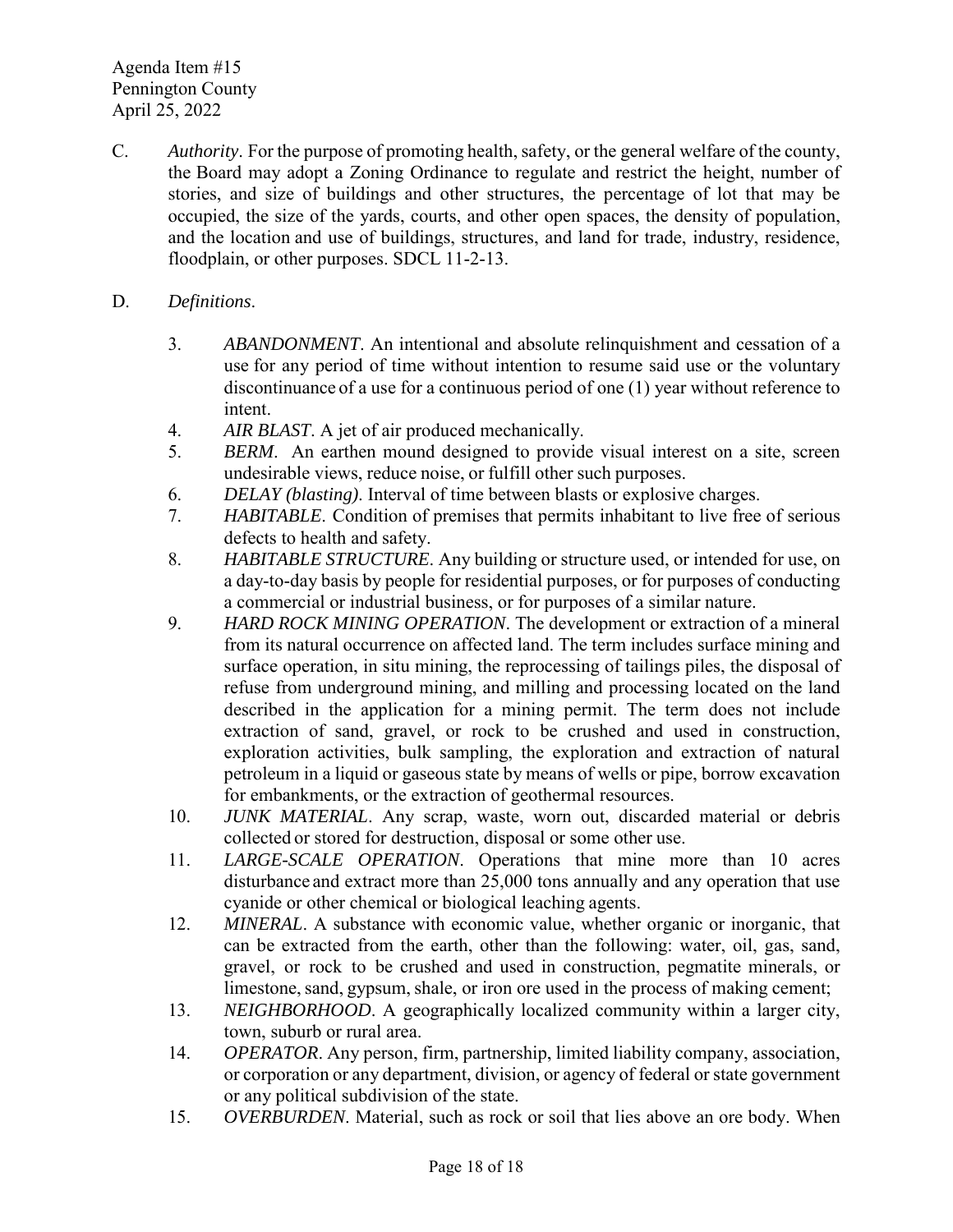mining is completed, it is either used to backfill the mined areas or hauled to an external dumping or storage site.

- 16. *PARCEL*. Any legally described piece of land designated by the owner or developer as land to be used or developed as a unit, or that has been developed as a unit.
- 17. *PERMIT LIMIT*. The area of mining operation as legally described on the Pennington County hard rock mining application.
- 18. *SMALL-SCALE OPERATION*. Any mining operation, other than an in situ mining operation or a mining operation that employs a cyanide leaching or other chemical or biological leaching process to extract minerals from ore, which affects less than ten acres, excluding access roads, and extracts less than twenty-five thousand tons of ore or overburden per calendar year.
- 19. *START WORK ORDER*. An administrative order that allows a person to resume an activity that was the subject of a prior stop work order.
- 20. *STOP WORK ORDER*. An administrative order that directs a person not to continue or not to allow the continuation of an activity that is in violation of Pennington County Ordinances.
- 21. *SUBSTANTIAL STEP*. Completion of 30 percent of a permitted use measured as a percentage of estimated total area of disturbance.
- 22. *TAILINGS*. The discharged valueless product of a beneficiation process.
- E. *Hard Rock Mining Permit Process and Public Notice Requirements*.
	- 3. *Application and Notice of Hearings*.

Upon submittal of a complete application and payment of application fee, the Planning Department shall provide the applicant a sign for the purpose of informing the public of the Hard Rock Mining Permit Application. The applicant shall place the sign on the property that is the subject of the Hard Rock Mining Permit Application and in a location with the greatest visibility to the public. The applicant shall post the sign on the property at least thirty (30) days prior to the public hearing on the application.

The applicant shall notify all property owners (including recorded Contract for Deed buyers) of land located within one-half (0.5) mile, inclusive of any right-ofway, of the outer boundaries of the subject property of the pending Hard Rock Mining Permit application. Based upon Department of Equalization records, the Planning Department will determine and provide a list of property owners within one-half (0.5) mile. Notice shall be by registered or certified mail at least 30 days prior to the public hearing on the application before the Planning Commission. The applicant shall use "Application and Notice of Hearing" letters provided by the Planning Department. The applicant shall also notify by registered or certified mail the Tribal Historical Preservation Officer (THPO) for each tribe listed on the Black Hills National Forest Tribal/THPO current mailing list.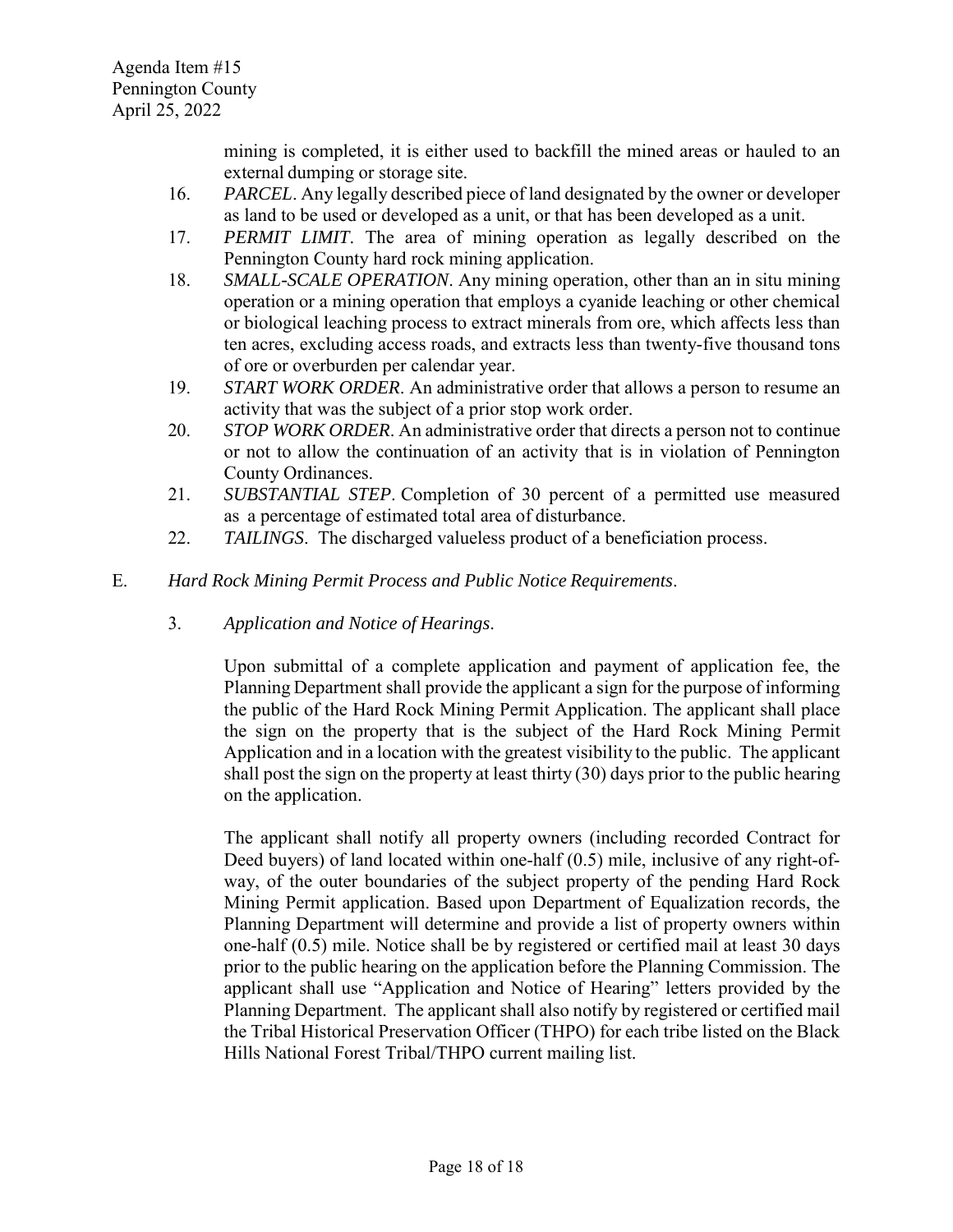Agenda Item #15 Pennington County April 25, 2022

## 4. *Public Hearing*.

The Planning Commission shall hold a public hearing on the application and the application must be complete prior to consideration. Notice of time and place of hearing shall be given at least 10 days in advance by publication in the legal newspapers of the County. The decision of the Planning Commission shall be a recommendation to the Board. The Planning Commission may recommend approval, approval with conditions or denial of the application.

After receiving the recommendation of the Planning Commission, the Board shall hold a public hearing on the application. Notice of time and place of hearing shall be given at least 10 days in advance by publication in the legal newspapers of the County. The Board may approve, approve with conditions or deny the application.

5. *Hard Rock Mining Permit Application Review*.

When reviewing a Hard Rock Mining Permit Application, all relevant information may be considered, including, but not limited to the following:

- a. The effect of the proposed operation upon existing neighboring land uses.
- b. The effect of the proposed operation upon private and public water quality and quantity.
- c. The effect of the proposed operation on public health, safety, and general welfare.
- d. The effect and location of the proposed operation in Special Flood Hazard Areas and/or drainage paths.
- e. Staff recommendations regarding permit conditions to mitigate potential negative impact of the proposed operation.

## F. *Hard Rock Mining Permit Application*.

- 3. An incomplete application will result in denial of the Permit.
- 4. All applications for a proposed hard rock mining operation shall include the following information:
	- a. *Signed Statement*. A signed statement by the applicant or operator, if different from the applicant, acknowledging review of and compliance with the provisions in Section 321, including responsibility to pay required fees and penalties for any violation.
	- b. *Mineral Rights Verification.* The applicant must provide proof, in writing, that the owner of the mineral rights has given permission to enter and begin operations.
	- c. *Map of Affected area:* A site plan/map of affected area as required by SDCL 45-6B-10.
	- d. *Operation Plan.* An operation plan that includes information required by SDAR 74:29:02:04
	- e. *Reclamation Plan.* The reclamation plan shall contain the information as required by SDCL 45-6B-7.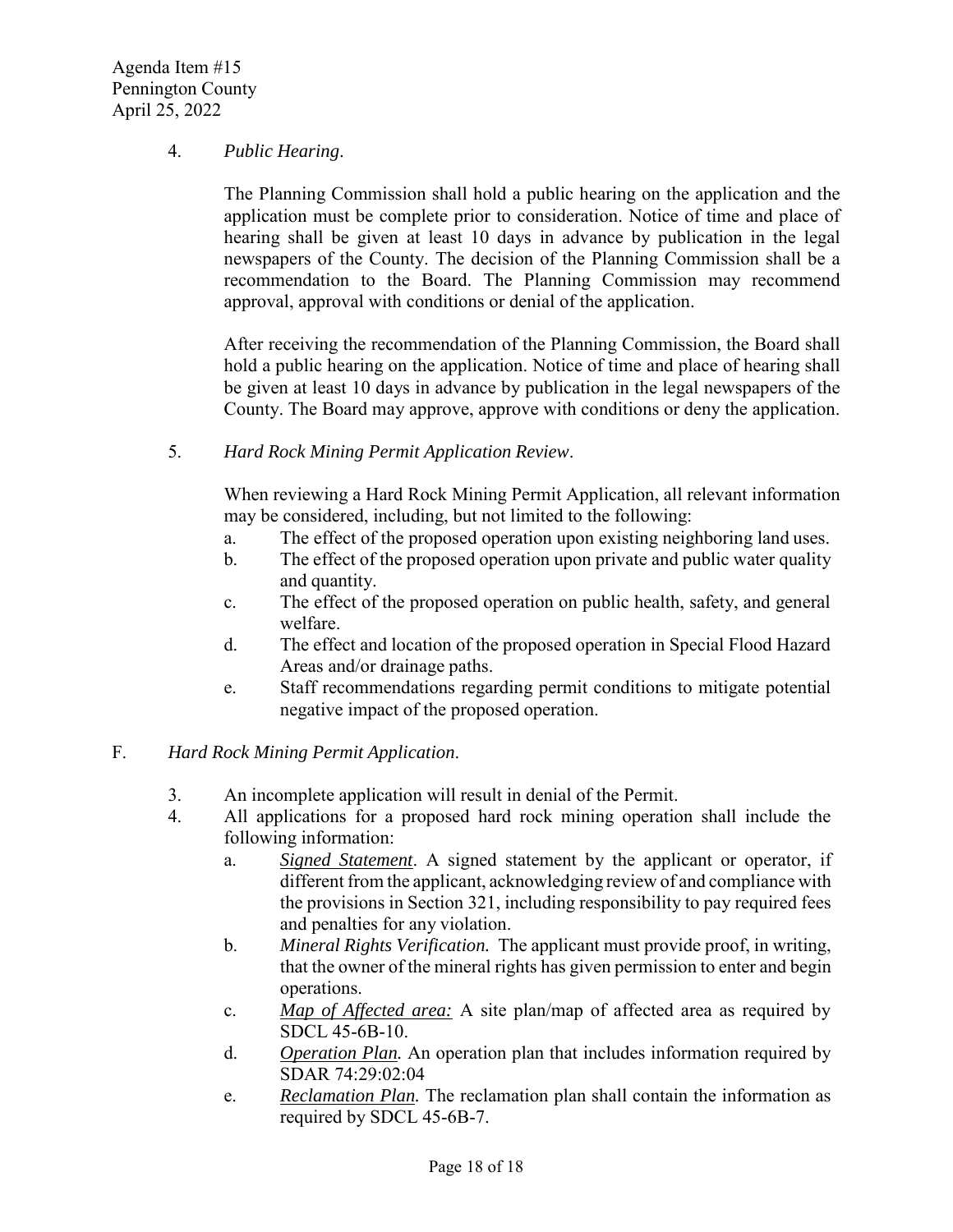Agenda Item #15 Pennington County April 25, 2022

- 5. *Drainage and Erosion Control Permits.*
	- a. All hard rock mining operations shall complywith the South Dakota Water Pollution Control Act and Administrative Rules of South Dakota (SDAR) Chapters 74:52:01 through 74:52:12 regulating erosion control measures, water drainage and discharge from the permit limit. Prior to the start of mining operations, the applicant must obtain and provide a copy of a Storm Water Permit issued by SD DANR.
	- b. The applicant must submit copies of all other required local, state and federal erosion control and runoff management permits.
	- c. All mining operations must meet the requirements set forth in Section 507 of this Zoning Ordinance, which may require a Pennington County Storm Water Permit and/or Grading Permit.
- 6. *Road and Traffic Impact Study*. Each large-scale application shall be accompanied by a Road and Traffic impact study which identifies the potential impact of the development on Pennington County Roads, and mitigation measures proposed to address those impacts. The Board of Commissioners may determine, based upon circumstances unique to the application, that additional areas will be addressed by the study. In such cases, the applicant will be informed at the earliest practical stage of the application process.
	- a. The following areas shall be addressed in the study for large-scale operations:
		- i. Average amount of traffic per day;
		- ii. Road design standards;
		- iii. Impact of additional mining traffic; and,
		- iv. Any improvements that need to be made.
		- v. Any additional information required by the Pennington County Highway Department
	- b. At a minimum, each small-scale application shall be accompanied by the following impact data:
		- i. Roads;
		- ii. Proposed reclamation plan; and,
		- iii. Adjacent land use.
		- iv. Any additional information required by the Pennington County Highway Department
	- c. By written request, the Planning Director may require submission of other information necessary to determine the nature of the proposed hard rock mining operation and reclamation and effect on the surrounding area. This information may include, but is not limited to: applicable access easements or agreements.

## G. *General Requirements for Mining Operations*.

- 3. *Hours of Operation*. The hours of hard rock mining operation may be restricted to address special circumstances or demonstrated problems, and noticed in writing, prior to the effected change.
- 4. *Dust Control*. The operator shall comply with the provisions of SDCL 34A-1. The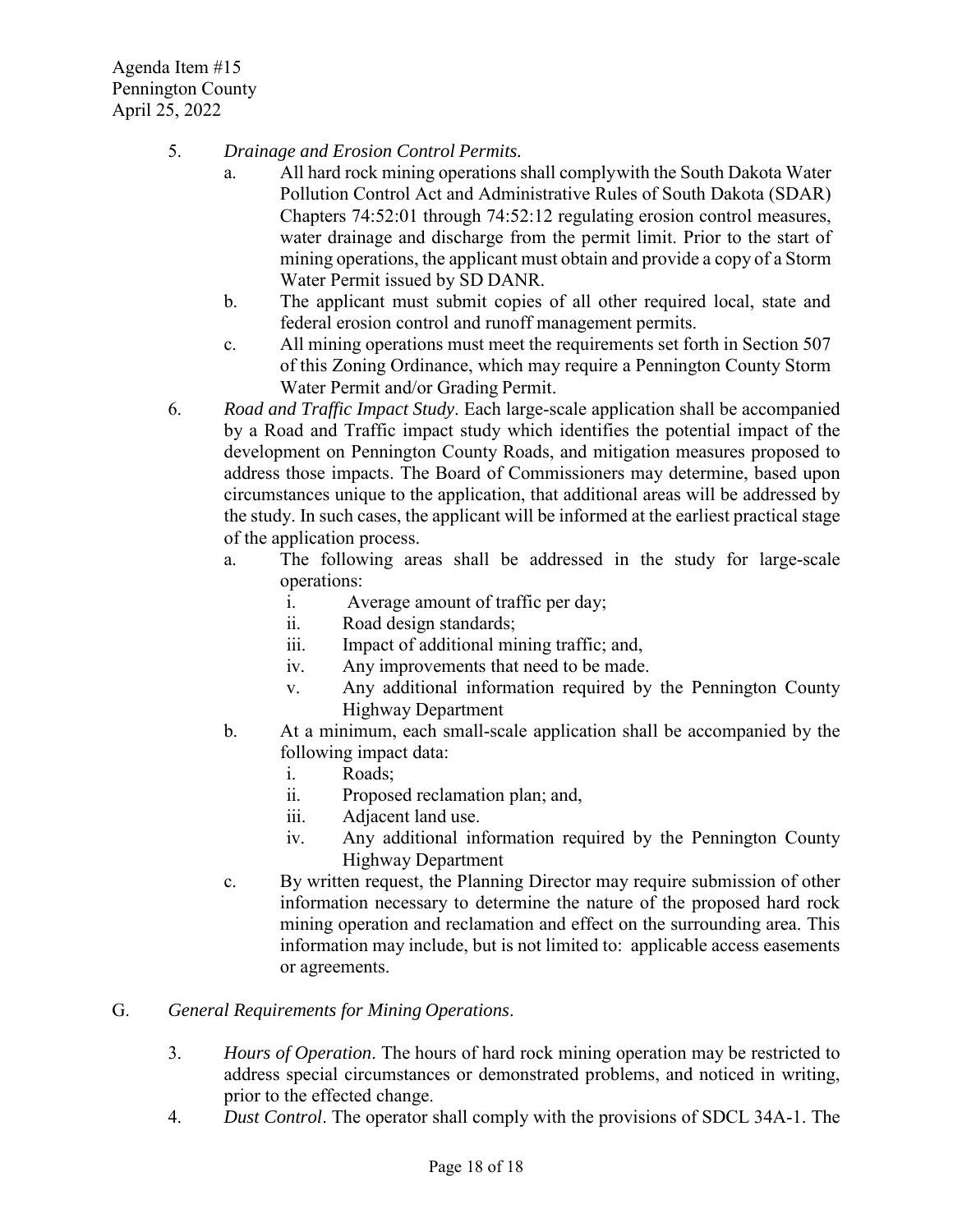operator shall use industry Best Management Practices in an effort to control and minimize fugitive dust, including one of the following: landscaped earthen berms, paved entrance roadways, standard methods of water spray, dust covers on transfer points, and sweeping, if needed.

- 5. *Noise Control*. The operator shall comply with all applicable noise regulations and industry recommendations, provided such recommendations are allowed by Mine Safety and Health Administration. The Planning Department will address noise complaints and mitigation under Pennington County Ordinance 106.
- 6. *Lighting*. All lights shall use hoods and lenses that cast light downward.
- 7. *Vibration and Blasting.* The hard rock mining operation and activities shall comply with all local, state, and federal law, rule or regulation pertaining to blasting activities. Upon request by the Planning Director, the operator shall provide access to the blasting logs to the County.
	- *a.* Blasting may occur Monday through Friday from 7 a.m. to 5 p.m. Blasting is not allowed on Saturdays, Sundays, or Holidays as enumerated in SDCL 1-5-1.
	- b. Log Details. An accurate blasting log shall be prepared and maintained for each blast fired. Each blasting log shall include, but not be restricted to the following information:
		- i. Name of the blaster in charge of the blast.
		- ii. Blast location references (latitude/longitude).
		- iii. Date and time of blast.
		- iv. Weather conditions at time of blast.
		- v. Diagram of blast hole layout.
		- vi. Number of blast holes.
		- vii. Blast hole depth and diameter.
		- viii. Spacing and burden of blast holes.
		- ix. Maximum holes per delay.
		- x. Maximum pounds of explosives per delay.
		- xi. Depth and type of stemming used.
		- xii. Total pounds of explosives used, including primers and initiating cord.
		- xiii. Distance to nearest habitable structure not owned by the owner or operator.
	- c. Control of Adverse Effects. Blasting shall be conducted in a manner designed to prevent injury to persons or damage to property outside the permit area.
		- i. *Flyrock*. Flyrock traveling in the air or along the ground, as a result of the blasting activity, shall be contained within the permit area.
		- ii. *Air Blast*. Air Blast shall not exceed a maximum limit of 133 peak dB at the location of any dwelling or habitable structure outside the permit area. The blaster shall conduct monitoring of every blast to ensure compliance with the air blast limit.In lieu of performing monitoring, the calculated Scaled Distance must be 1,000 feet or greater. The Scaled Distance (for air blast) shall be calculated using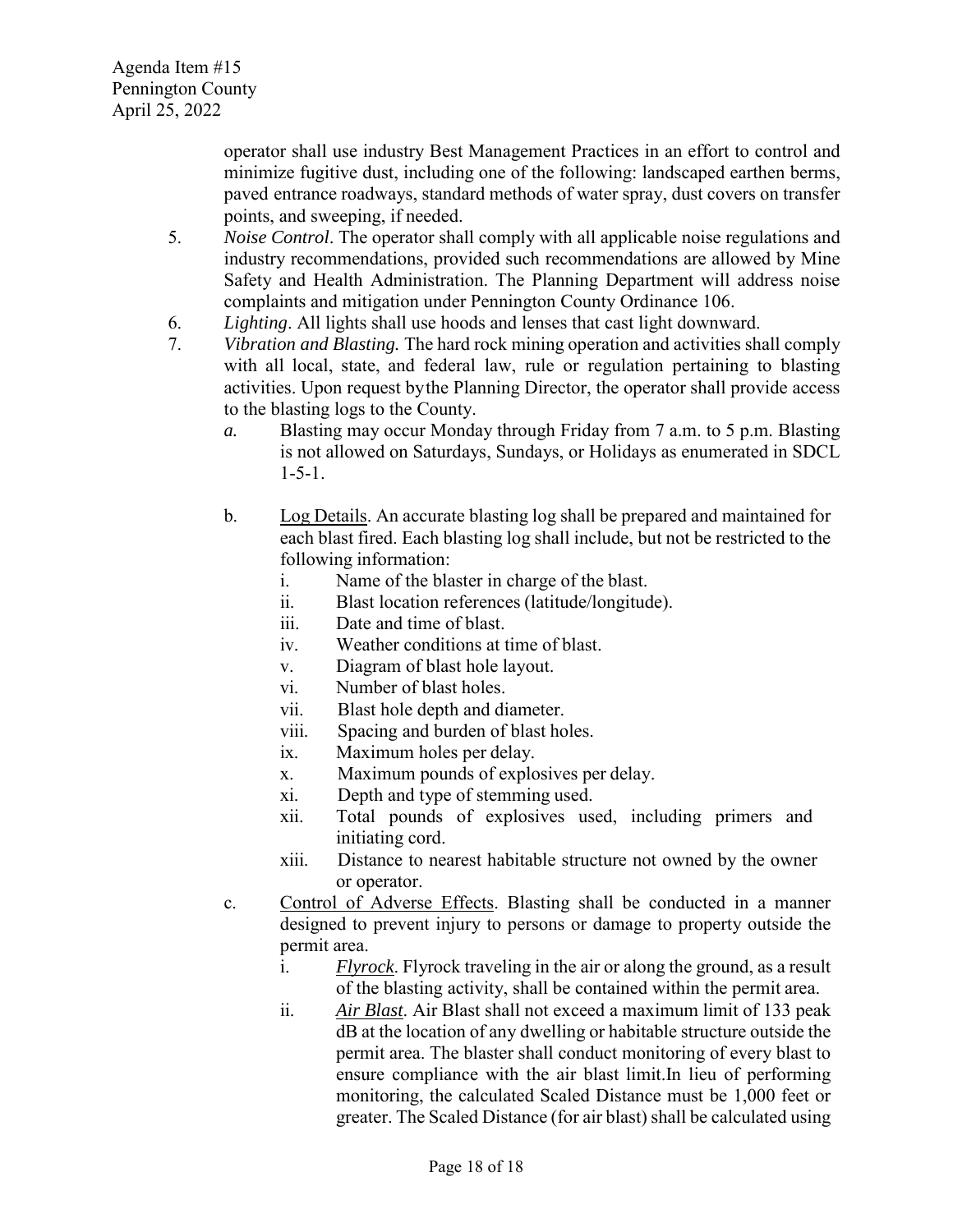the following equation:

- a)  $SDA = D / CW$  1/3. $SDA = Scale Distance$  (Air blast).  $D =$  Distance from blast to nearest dwelling or habitable structure outside the permit area.  $CW =$ Charge Weight per delay.
- iii. *Ground Vibration*. Peak Velocity. To ensure dwellings and structures are not damaged from blasting or vibration, the blaster shall comply with maximum allowable peak velocity for ground vibration. The maximum ground vibration at the location of any dwelling or habitable structure outside the controlled blasting site area shall not exceed limits as set forth in Table 1.

# **Table 1. Maximum Allowable Peak Velocity for Ground Vibration.**

| Distance (D) From The<br><b>Blasting Site (feet)</b> | <b>Maximum Allowable</b><br><b>Peak Particle</b><br><b>Velocity (Vmax) For</b><br><b>Ground Vibration</b><br>(in/sec) | <b>Scaled-Distance (Ds)a</b><br><b>Factor To Be</b><br><b>Applied Without</b><br><b>Seismic Monitoring</b><br>(feet) |
|------------------------------------------------------|-----------------------------------------------------------------------------------------------------------------------|----------------------------------------------------------------------------------------------------------------------|
| 0 to 300                                             | 1.25                                                                                                                  | 50                                                                                                                   |
| 301 to 5,000                                         | 1.00                                                                                                                  | 55                                                                                                                   |
| 5,001 and Beyond                                     | 0.75                                                                                                                  | 65                                                                                                                   |

(a)  $Ds = D / (square root of W); W = max weight in lbs. of exploits per delay.$ 

- aa. How Measured. The blaster shall use the ground vibration limits specified in the above table to determine the maximum allowable ground vibration. Ground vibration shall be measured as the peak particle velocity. Particle velocity shall be recorded in three (3) mutual perpendicular directions.
- bb. Record. The blaster shall make and keep a seismograph record, including both particle velocity and vibration frequency levels for each blast.
- cc. *Monitoring*. Seismic monitoring shall be completed at the nearest dwelling or habitable structure located outside of the permit area. If unable to obtain permission to conduct monitoring from the property owner, the blaster may monitor at another location approximately the same distance or closer from the blast site.
	- i. In lieu of performing seismographic monitoring, the maximum pounds of explosive per 8 millisecond delay shall be calculated using Table 1 and the equation provided. The distance used for the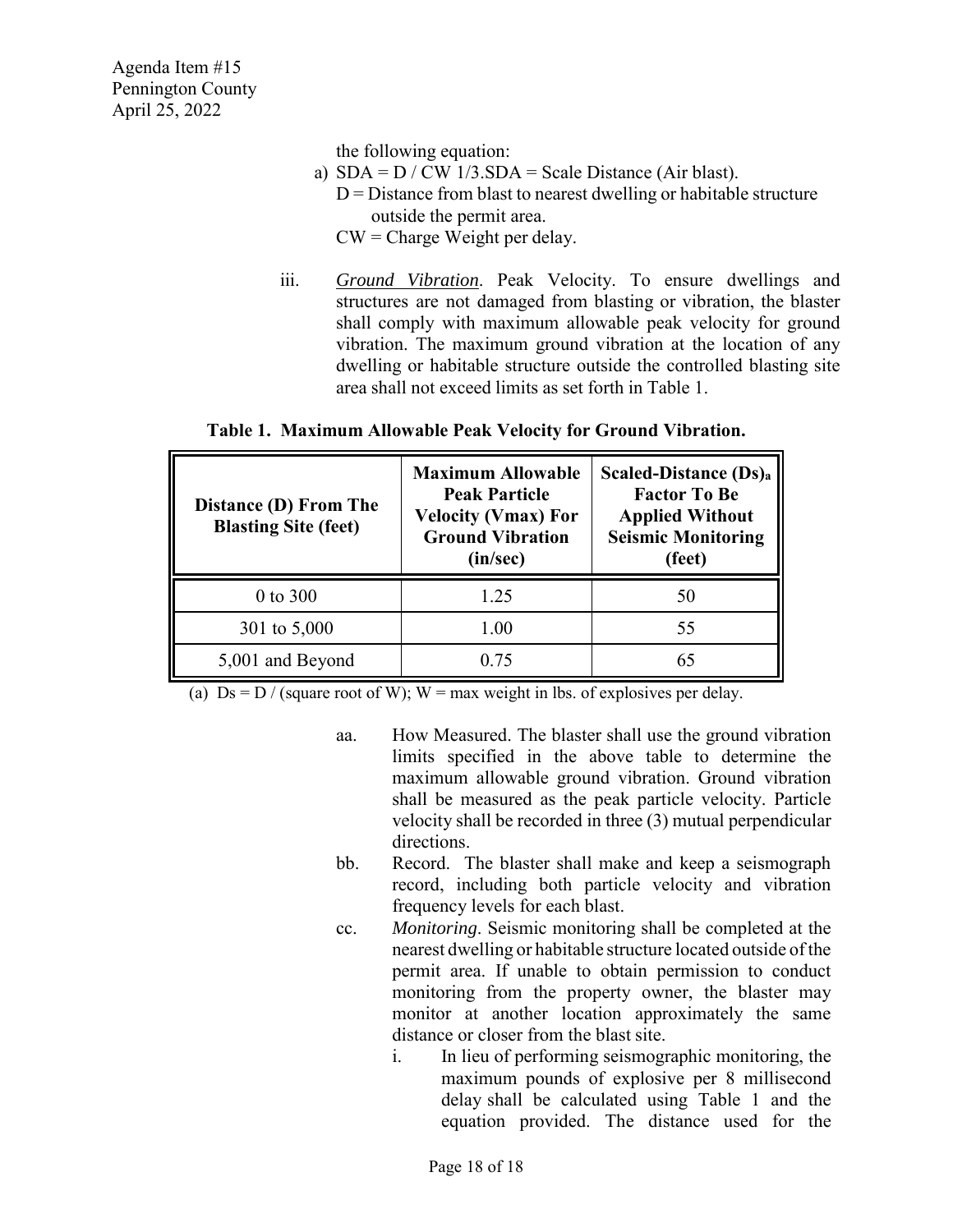calculation shall be measured from the blast to the nearest dwelling or habitable structure located outside of the permit area.

- dd. *Exceptions*. The maximum ground vibrations and air blast standards shall not apply to property owned by the permittee.
- 8. *Spill Prevention*. The applicant shall comply with all the applicable federal and state requirements regarding chemical storage, handling and spill response. This includes, but is not limited to: the Mine Safety and Health Administration (MSHA), the Environmental Protection Agency (EPA), and the Bureau of Alcohol, Tobacco, Firearms and Explosives (ATF) rules and regulations.
- 9. *Dumping Prohibited*. The owner and/or operator of a hard rock mining operation shall not place junk material within or outside of the permit limit, nor shall they allow junk material to accumulate because of dumping by others.
- 10. *Screening and Berms*. A screening plan shall be developed by the applicant appropriate to the site. Berms shall meet the following requirements:
	- a. Berms shall be constructed within 14 days of stripped overburden and topsoil becoming available from the quarry site or from suitable outside sources. Berms may be constructed in phases as material becomes available.
	- b. Only clean overburden from the permit limit or suitable outside sources shall be used.
	- c. Safety bermsshall be half the height of the largest wheel of equipment used in the mining operation, but in no case less than the height required by the Mine Safety and Health Administration. However, where a berm is adjacent to a public road, the berm shall be at least 10 feet above the surface of the center of the road.
	- d. The outward-facing slopes of said berm shall not be steeper than 2 horizontal units to 1 vertical unit. The inner-facing slopes may be steeper, but must be stabilized and maintained to ensure continued stability.
	- e. Berms shall be constructed to prevent flooding, concentrated runoff, inadequate drainage or excessive erosion or sedimentation.
	- f. Berms shall be kept free of noxious weeds, trash and debris.
- 11. *Road and Approaches*. Roads to be used off site, including all points of ingress and egress (approaches) and all primary routes for transportation of material to state or federal highways, must be approved by the governing street authority.

## H. *Additional Requirements for Hard Rock Mining Operations*.

- 3. *Buffer Zone(s) and Waivers*.
	- a. Buffer Zone Requirements Shall apply to all hard rock mining operations including, but not limited to: stockpiling and the storage of waste materials, inventory, and equipment. These are minimum requirements and greater setbacks may be required by the Board of Commissioners.
		- i. These buffer zone requirements are not applicable to access roads, haul roads, utility rights-of-way, berms, and other methods of landscaping.
		- ii. The hard rock mining operation shall be located at least 200 feet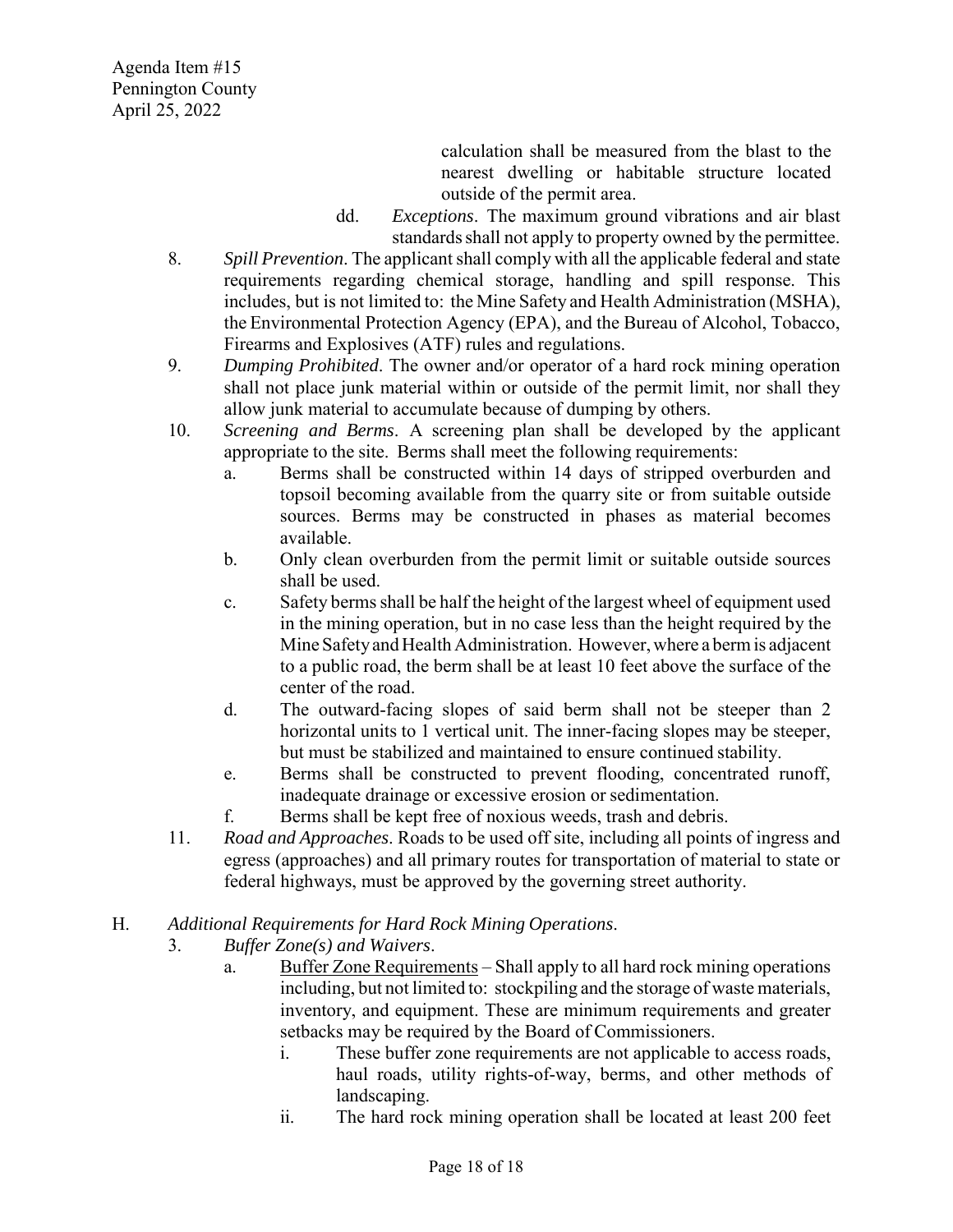from all exterior lot lines.

- iii. The hard rock mining operation shall be located at least 300 feet from any Residential Zoning District.
- b. Buffer Zone Waivers A Buffer Zone of less than 200 feet from any property line and 300 feet from any Residential Zoning District may be allowed upon a public hearing in front of the Board of Commissioners and approved only when the applicant demonstrates that the proposed buffer does not:
	- i. Injure or interfere with existing land uses and enjoyment of other property; and,
	- ii. Substantially diminish or impair property values within 500 feet of the proposed area of disturbance.
- *I. Roads* 
	- 3. All Pennington County Roads that service the mining operation must approved by the Pennington County Highway Department.

# J. *Reviews, Renewals, Transfers and Enlargements*.

- 3. *Annual Review* 
	- a. The County Commission may, at its discretion, require of the operator a written annual report, on-site review, or attendance at a County Commission meeting, or all of the above, on each anniversary date of the approval of the conditional use permit. The annual report, on-site review, or attendance at a County Commission meeting, or all of the above, shall update the County Commission on the operator's compliance with the terms, requirements, and conditions stipulated in the approval of the conditional use permit.
- 4. *Duration and Renewal of Hard Rock Mining Permit*. Hard Rock Mining Permits shall be valid for ten (10) years, unless a lesser time is specified by the Board of Commissioners or the Permit is revoked in accordance with Section 321-K. Renewal of Hard Rock Mining Permits shall be issued as follows:
	- a. An application for Hard Rock Mining Permit renewal must be submitted at least 60 days prior to the expiration date of the current Hard Rock Mining Permit. The Renewal Application must state any requested or proposed change of operation from the current Hard Rock Mining Permit.
	- b. The owner/operator shall give Notice of Renewal in accordance with Section 321-E-1.
	- c. The Board of Commissioners shall renew a Hard Rock Mining Permit unless the owner or operator has failed to comply with the requirements of Section 321 or conditions of the current Hard Rock Mining Permit, or continued operation poses a threat to public health, safety, or general welfare. To ensure compliance, the Planning Department shall inspect the mining operation prior to renewal.
	- d. Hard Rock Mining Permit renewal may be conditioned upon the remedying of any unanticipated and negative environmental impact of the current mining operation.
	- e. Notice of Hearing of the Renewal Application shall be given inaccordance with Section 321-E. If the application provides for a material alteration in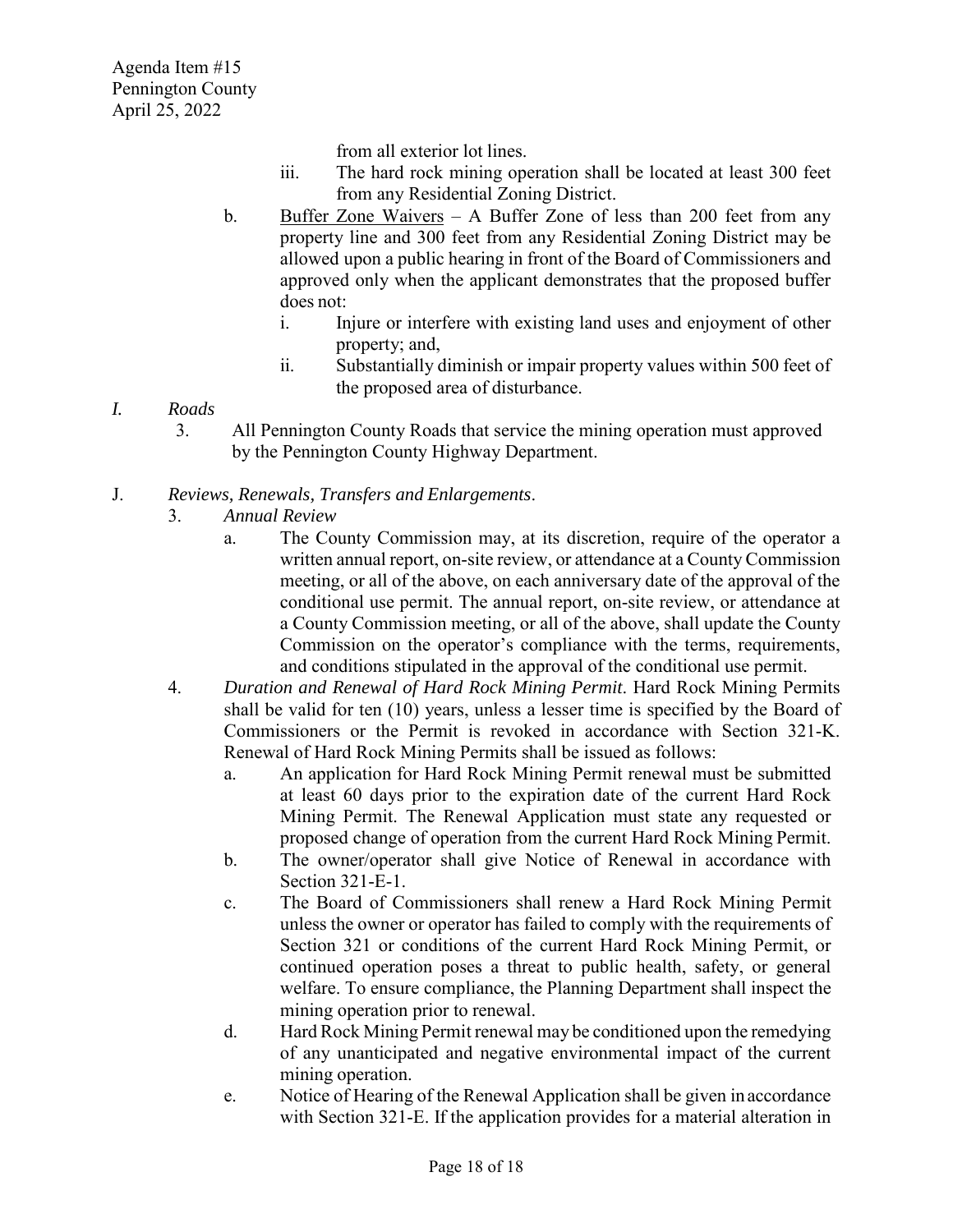the method of operations or reclamation previously approved, a new Hard Rock Mining Permit shall be required.

- f. Each renewal of a Hard Rock Mining Permit shall not exceed an additional five (5) years.
- 5. *Transfer of Permit*. Upon transfer of interest in a hard rock mining operation, the prior owner or operator may be released of responsibilities under the Hard Rock Mining Permit, only if:
	- a. Written notice of the transfer is given to the Planning Department;
	- b. The operation is in compliance with the requirements of Section 321 and the conditions of operation under the current Hard Rock Mining Permit;
	- c. The new owner and/or operator:
	- i. Has completed a transfer application with SD DANR; and,
	- ii. Has a replacement surety with SD DANR.
	- d. The Board of Commissioners have received a Notice of Board action affirming the transfer from the Board of Minerals and Environment.
- 6. *Permit Amendments (per ARSD 74:29:03)*. A Permit Amendment is required for an increase of more than 20 percent of contiguous affected land within the permit area or for a minor modification of the terms and conditions of the operating or reclamation plans. Minor modifications include:
	- a. An increase in the mining capacity;
	- b. A change in the reclamation plan timetable; or,
	- c. Addition to accessory facilities of minor nature.
- 7. All other amendments are considered major and will require a new Hard Rock Mining Permit Application in accordance with Section 321.

## K. *Complaints*.

The Planning Department may inspect a hard rock mining operation on a complaint basis or as directed by the Planning Commission or Board of Commissioners. Any complaint received and record(s) of inspection shall be maintained by the Planning Department. Complaints will be handled and considered as follows:

- 3. Upon receipt of a complaint, the Planning Department shall investigate the complaint and substantiate the facts and circumstances alleged. The SD DANR will also be notified of the complaint;
- 4. Any necessary corrective action as determined by the Planning Department shall be submitted to the owner/operator in writing;
- 5. The Planning Department will set a reasonable time for the mining operation to comply with and complete the required corrective action; and,
- 6. If the mining operation failsto perform required corrective action or failsto comply with Section 321, the Planning Director shall recommend a hearing pursuant to Section 321-K.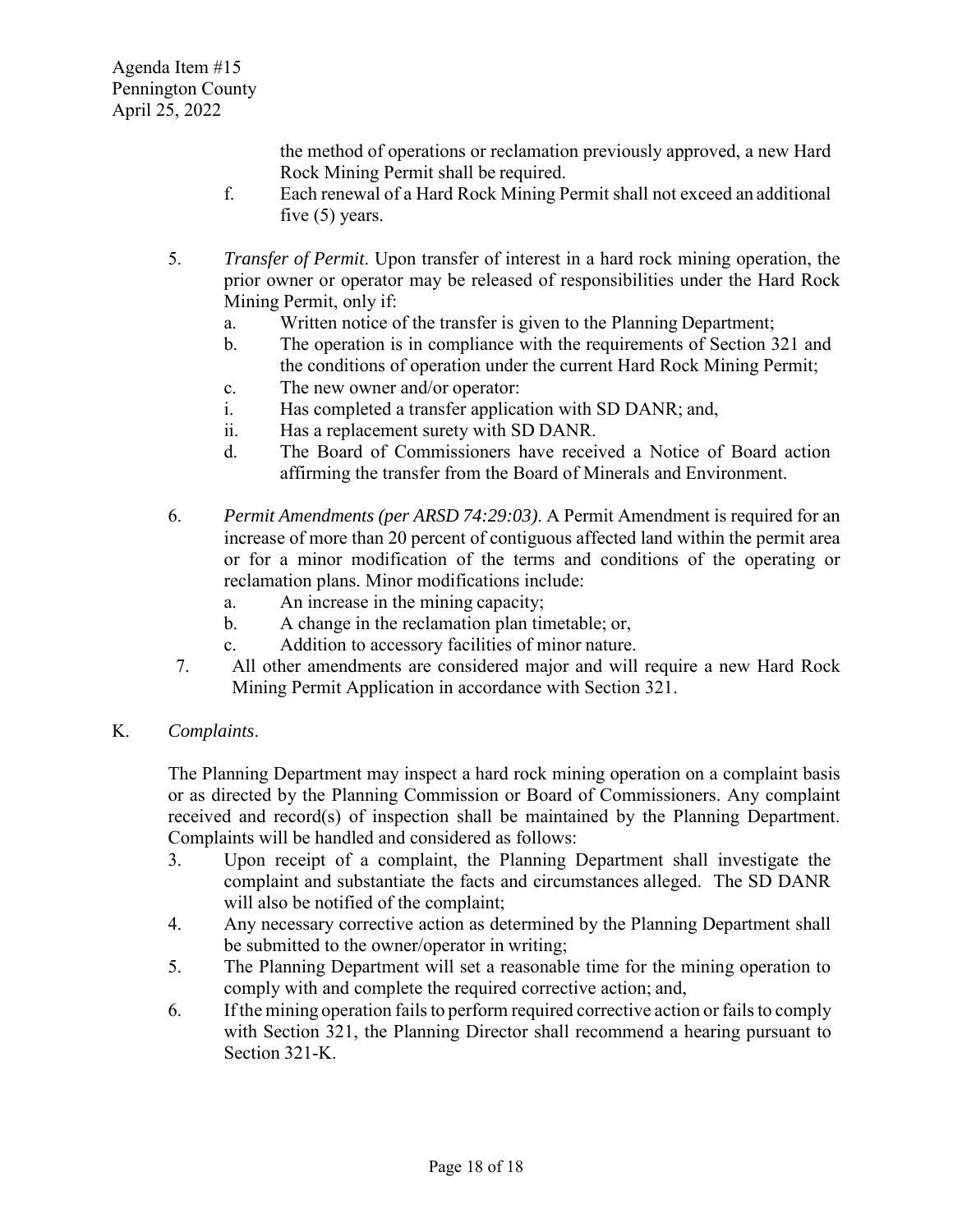#### L. *Revocation of Hard Rock Mining Permit*.

The Planning Director shall schedule a hearing before the Board of Commissioners upon the occurrence of any of the following:

- 3. The owner/operator has failed to comply with the conditions of the current Hard Rock Mining Permit;
- 4. The owner/operator has failed to comply with the Operation Plan as detailed inthe Hard Rock Mining Permit Application;
- 5. The hard rock mining operation is not in compliance with Section 321;
- 6. The owner/operator failed to perform and complete required corrective action as determined in Section 321-J; or,
- 7. The performance standards or a material change in circumstances renders the continued operation of the mine a threat to public health, safety, or general welfare.

The Board of Commissioners may revoke the Hard Rock Mining Permit or order remedial action to be taken by the owner/operator. Notice of Hearing shall comply with the requirements of Section 321-E.

M. *Failure to Commence Mining Operation*.

Failure of an owner or operator to take substantial steps to commence mining operation within ten (10) years of issuance of the initial Hard Rock Mining Permit, shall terminate the Hard Rock Mining Permit. A new Hard Rock Mining Permit Application shall be required for any future mining operation.

N. *Abandonment of Mining Operations*. If hard rock mining operations are abandoned, new hard rock mining operations shall not be permitted except upon a new Application and Hard Rock Mining Permit, as required in Section 321. Temporary cessation approved by the State of South Dakota does not constitute abandonment of mining operations.

#### O. *Limits of Operation*.

- 3. All hard rock mining operations shall be limited to, and conducted within, the permit limit as described in the Hard Rock Mining Application.
- 4. Mining activities active prior to the enactment of Section 321 are allowed as a legal nonconforming use when **all** of the following conditions are met:
	- a. Mining activities were actively pursued at the time Section 321 became effective;
	- b. Area to be mined was clearly intended to be mined, as measured by objective manifestations and not by subjective intent (objective manifestations include, but are not limited to, previously issued County Mining Permit, and geological and/or engineering studies); and,
	- c. Continued operations do not, and/or will not, have a substantially different and adverse impact on the neighborhood.
- 5. Mining activities that are a legal, nonconforming use do not require a permit under Section 321. However, a legal, nonconforming use may not be expanded beyond the boundaries of the parcel on which the use was initiated or expand beyond the limits of operation at the time of enactment of Section 321 without a Hard Rock Mining Permit.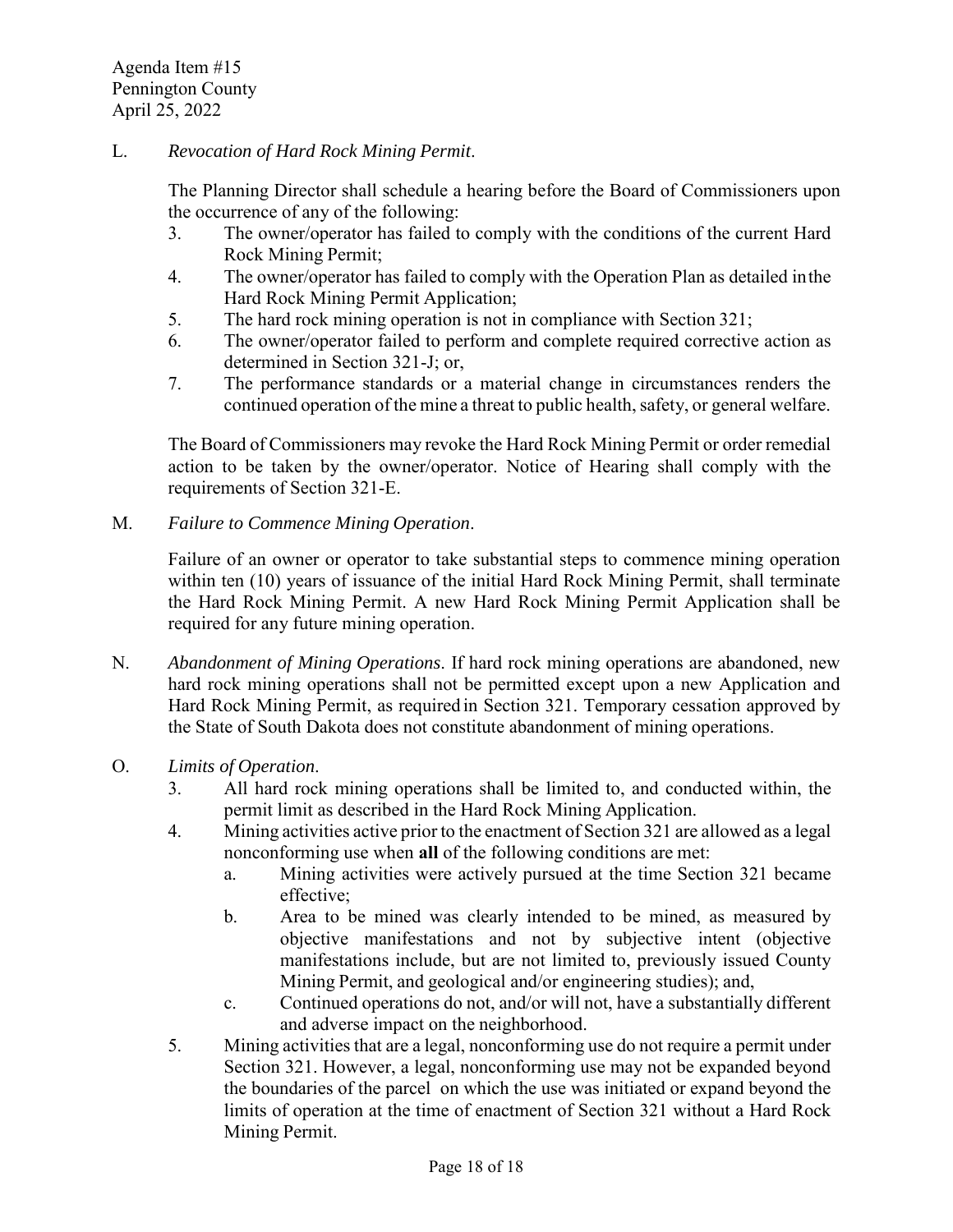- 6. All legal, nonconforming uses must be registered with the Pennington County Planning Department within 180 days of the effective date of Section 321.
	- a. Registration shall be through a standardized form created by the Planning Department that will require the following information:
		- i. Name and contact information of the property owner;
		- ii. Description of the operations, including site plan with disturbance/mining boundary;
		- iii. Legal description of the property subject to the nonconforming use; and
		- iv. Date nonconforming use was first established on the property and supporting documentation.
		- v. Further information may be required by the Planning Director.
	- b. Notification of Planning Director's decision.
		- i. Pennington County shall notify all property owners (including recorded Contract for Deed buyers) of land located within one-half (0.5) mile, inclusive of any right-of-way, of the outer boundaries of the property of the Planning Director's decision on the Registration.
		- ii. Pennington County shall also notify the Tribal Historical Preservation Officer (THPO) for each of the Tribes listed on the Black Hills National Forest Tribal/THPO current mailing list of the Planning Director's decision on the Registration.
	- c. Appeal of Planning Director's decision Appeals must be made, in writing, within 14 days of the Planning Director's decision pursuant to SDCL § 11-2- 61.1.
- 7. In addition, mining activities conducted as a legal nonconforming use must comply with the General Requirements for Mining Operations set forth in Subsection G of Section 321, permit requirements set forth in Section 507 of this Zoning Ordinance, and submit a Reclamation Plan in accordance with Section  $321(F)(2)(d)$ .
- P. *Enforcement*.

Any person who fails to comply with the requirements in Section 321, is in violation of the Pennington County Zoning Ordinance and subject to penalties set forth in Section 511 and Section 514 of this Ordinance. The following enforcement actions may be taken to bring the property into compliance with Section 321.

- 3. *Stop Work Order*. The Planning Director may issue a Stop Work Order under the following circumstances:
	- a. A site is being operated or maintained in a manner which violates Section 321;
	- b. A site is being operated or maintained in a manner contraryto the conditions of the Hard Rock Mining Permit;
	- c. Hard rock mining operations are occurring without a required permit under Section 321 or other local, state, or federal law; or,
	- d. A site is being operated or maintained in a manner which may endanger the health, safety, or general welfare of the public.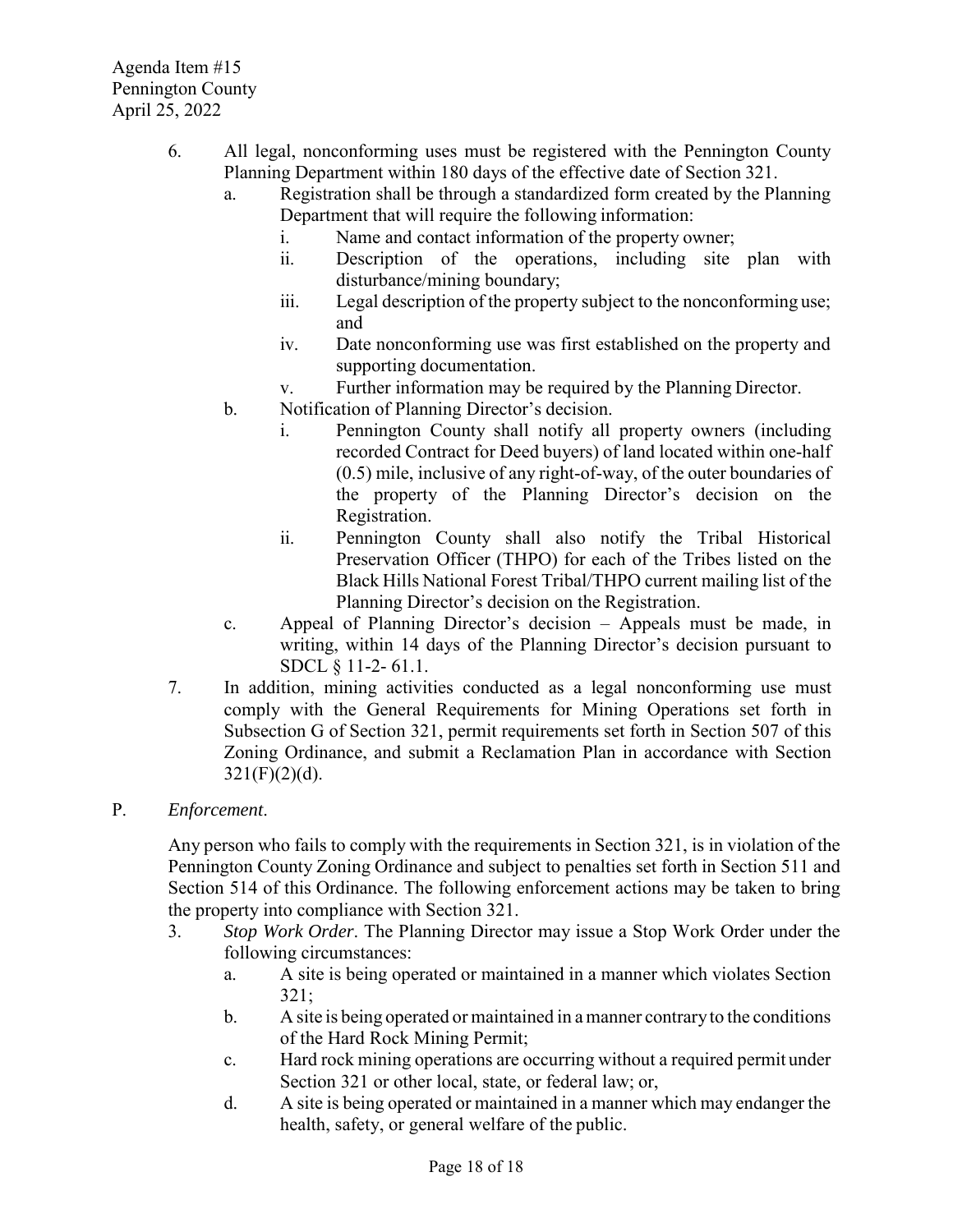The Planning Director may consult with outside Public SafetyOfficials and Mining Professionals for information and recommendations. The Planning Director will notify SD DANR of the Stop Work Order.

A Stop Work Order shall be issued in writing and delivered, via certified mail or hand-delivered, to the person responsible for the site, or his or her employee or agent. All mining operations and other site development shall cease at the time the Planning Director delivers the Stop Work Order, except such work necessary to stabilize or secure the site as allowed or required by the Planning Director. Hard rock mining operations and site development shall resume only when the Stop Work Order is lifted by the Planning Director via a Start Work Order.

Any person who fails to comply with a Stop Work Order issued by the Planning Director, is in violation of the Pennington County Zoning Ordinance and subject to the penalties set forth in Section 514 of this Ordinance.

- 4. *Injunction*. In addition to all other remedies available to Pennington County to prevent, correct, or abate violations of Section 321, the County may seek injunctive relief pursuant to SDCL 21-8 against any property owner, operator, or other person in violation of Section 321, or against any owner or operator in violation of the conditions of a Mining Permit issued under Section 321. The injunctive relief may include reparative action to bring or return any affected property into a condition that does not constitute a nuisance, as that term is defined in Section 321.
- 5. *Nuisance*. Violations of Section 321 which endanger the comfort, repose, health, or safety of persons, or which render persons insecure in life or in the use of property, are hereby declared nuisances. A violation of Section 320 constituting a nuisance is subject to abatement under the provisions of SDCL 21-10, SDCL 7-8-33, and applicable Pennington County Ordinances.
- 6. *Inspection Warrant*. The Planning Director and/or any certified law enforcement officer in Pennington Countymay obtain an inspection warrant, asset forth in SDCL 34-43, to verify that the requirements of any Mining Permit issued under Section 320 are complied with and to investigate any suspected violations of Section 321.
- 7. *Conflicting Ordinances*. If Section 321, or any part or portion thereof, is in conflict with any other Pennington County Ordinance, Section 321 shall be deemed to supersede any conflicting Ordinance in matters relating to storm water and erosion control, if more stringent.
- Q. Fees.

Small-scale hard rock mining application - \$5,000 Large-scale hard rock mining application - \$10,000 Small-scale hard rock mining permit amendment - \$1,000 Large-scale hard rock mining permit amendment - \$2,000

RECOMMENDATION: Staff recommends to continue Ordinance Amendment / OA 22-01 to the May 23, 2022 Planning Commission meeting for any additional comments or changes.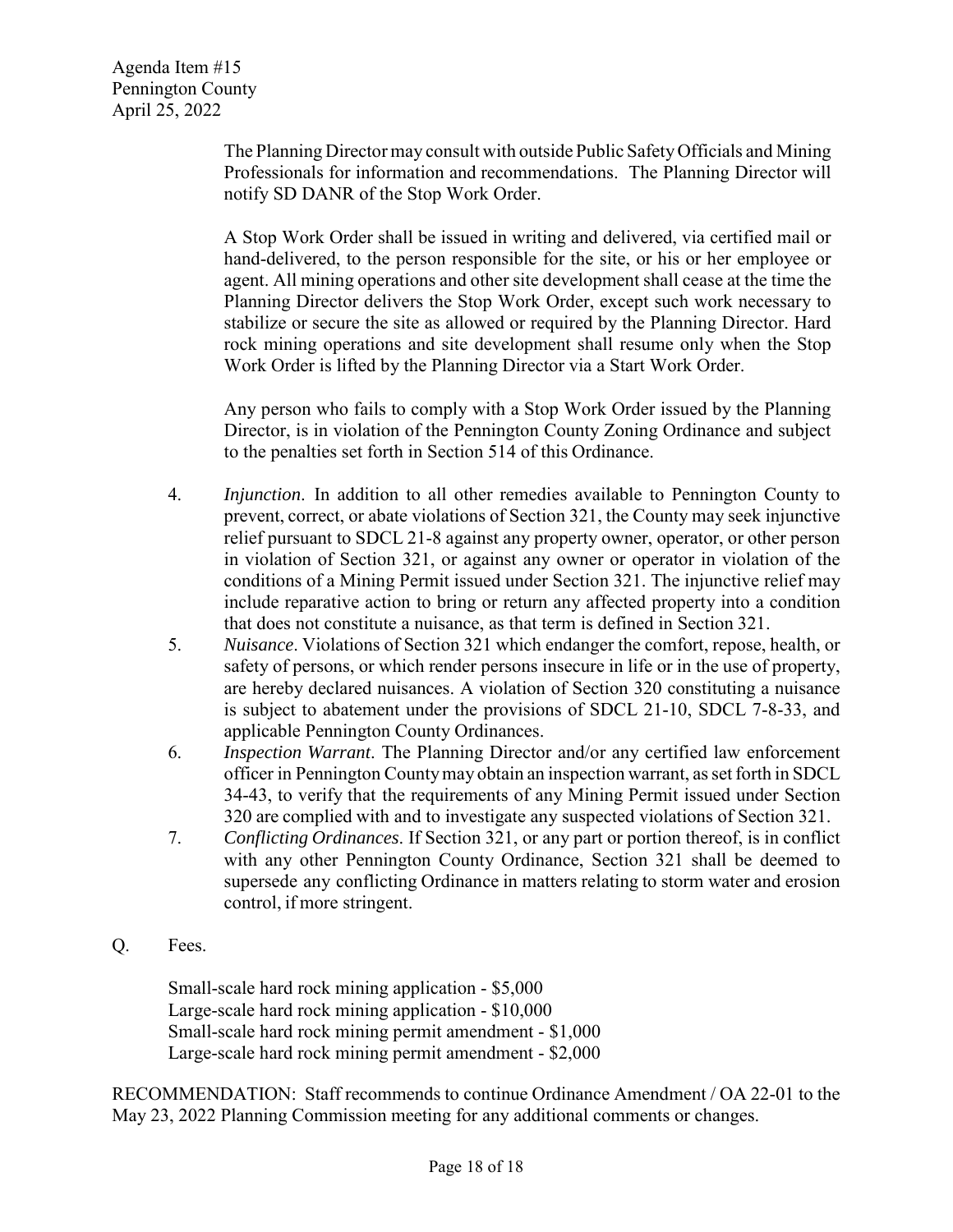From: Sent: To: Subject: **Molitor Brittney** Monday, March 21, 2022 5:24 PM Sack Cody Fwd: Hard Rock Mining Ordinance

**Brittney** 

Begin forwarded message:

From: Laural Bidwell <labidwell@aol.com> Date: March 21, 2022 at 2:09:19 PM MDT To: Molitor Brittney <brittneym@pennco.org> **Subject: Hard Rock Mining Ordinance** Reply-To: Laural Bidwell < abidwell@aol.com>

CAUTION: This email is from an outside source. Use caution before opening attachments, clicking links or providing confidential information.

Greetings,

I am writing to ask that Pennington County review and change the Hard Rock Mining Ordinance, particularly in the arena related to our water supply. We are currently in a drought that doesn't appear to have an end as yet. We are experiencing phenomenal residential growth in our area. We need to protect our water and mining operations are upstream from Rapid City. There have been mining permits that are far too close to Pactola Reservoir.

There has been talk of bringing water to our area from the Missouri River - one of the most polluted rivers in the country. I suggest we start to stringently protect the water that we already have by carefully assessing the environmental impacts of all aspects of Hard Rock Mining - including waste rock and settling ponds.

Thank you for your time, Laural

Laural A Bidwell 605/891-9037 809 Clark St Rapid City, SD 57701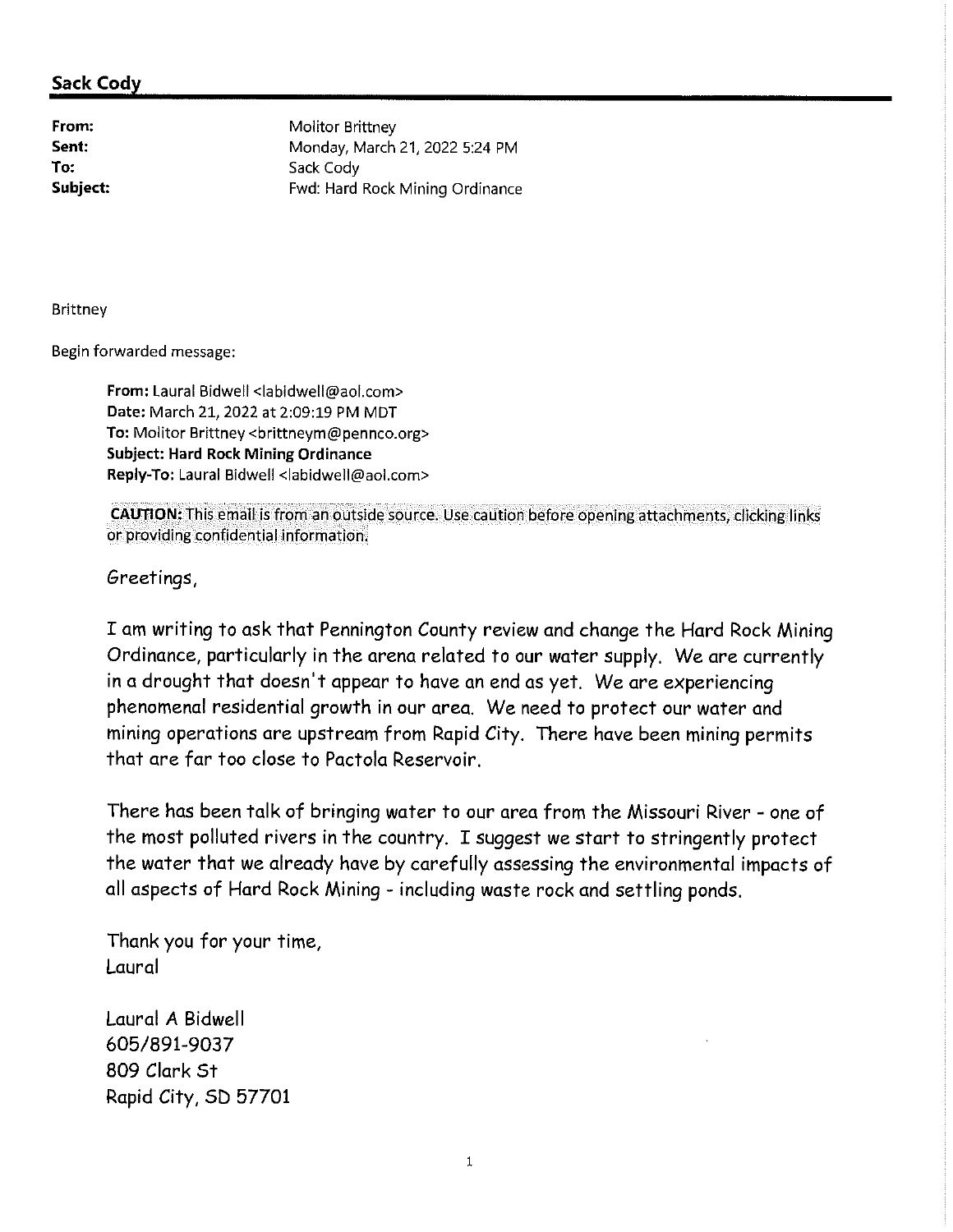From: Molitor Brittney Sent: Thursday, March 17, 2022 1:39 PM To: Sack Cody Subject: FW: Hard Rock Mining Operations Ordinance (HRO)

Brittney Molitor, AICP, CFM, MAS **Planning Director** Planning and Zoning Department 130 Kansas City St., Suite 200 Rapid City, SD 57701 Phone: (605) 394-2186 ext. 1408 Fax: (605) 394-6016



From: Thomas Thorson <tdthorson60@gmail.com> Sent: Monday, March 14, 2022 4:42 PM To: Molitor Brittney <brittneym@pennco.org> Subject: Hard Rock Mining Operations Ordinance (HRO)

**CAUTION:** This email is from an outside source. Use caution before opening attachments, clicking links or providing confidential information.

Dear Brittney M, representative of Pennington County,

I'm aware that most corporations are law abiding entities but that if the law doesn't exist they aren't going to voluntarily do anything that costs them resources. That's why I'm writing you regarding the Hard Rock Mining Operations Ordinance (HRO) which I understand is in the review process. I've lived in the black Hills nearly my entire life and and watched mining companies shuffle clean up efforts and budget as much as possible back onto the state or the county. It's beyond me why the department of natural resources is so willing to take it on over and over when it is my and your tax money that pays, essentially subsidizes the profit making of these mining operations, most of which take all that profit out of the state. I imagine you are aware of this frustrating history so will save you the reading of it again, here.

I would just like to urge that in the review of the ordinance some important safeguards are in place. Soil and plant and water qualtiy reclamation course of course be a given and yet seems often enough to be inadequate. I believe it is called a bond that a mining company puts forward. The issue with that process is that the mining company can juggle its organization to look independent at just the right time and declare bankruptcy to get out of paying for the habitat and water resource destruction. I know you know what I'm talking about. These safeguards need without question to be in place impervious to any special lobbying or back door deals with officials.

As you also know, I'm sure, South Dakota has never denied a mining permit Pennington County is vulnerable to the high risk of great cost not only for land damage but irreparable water quality. At this time when we are working on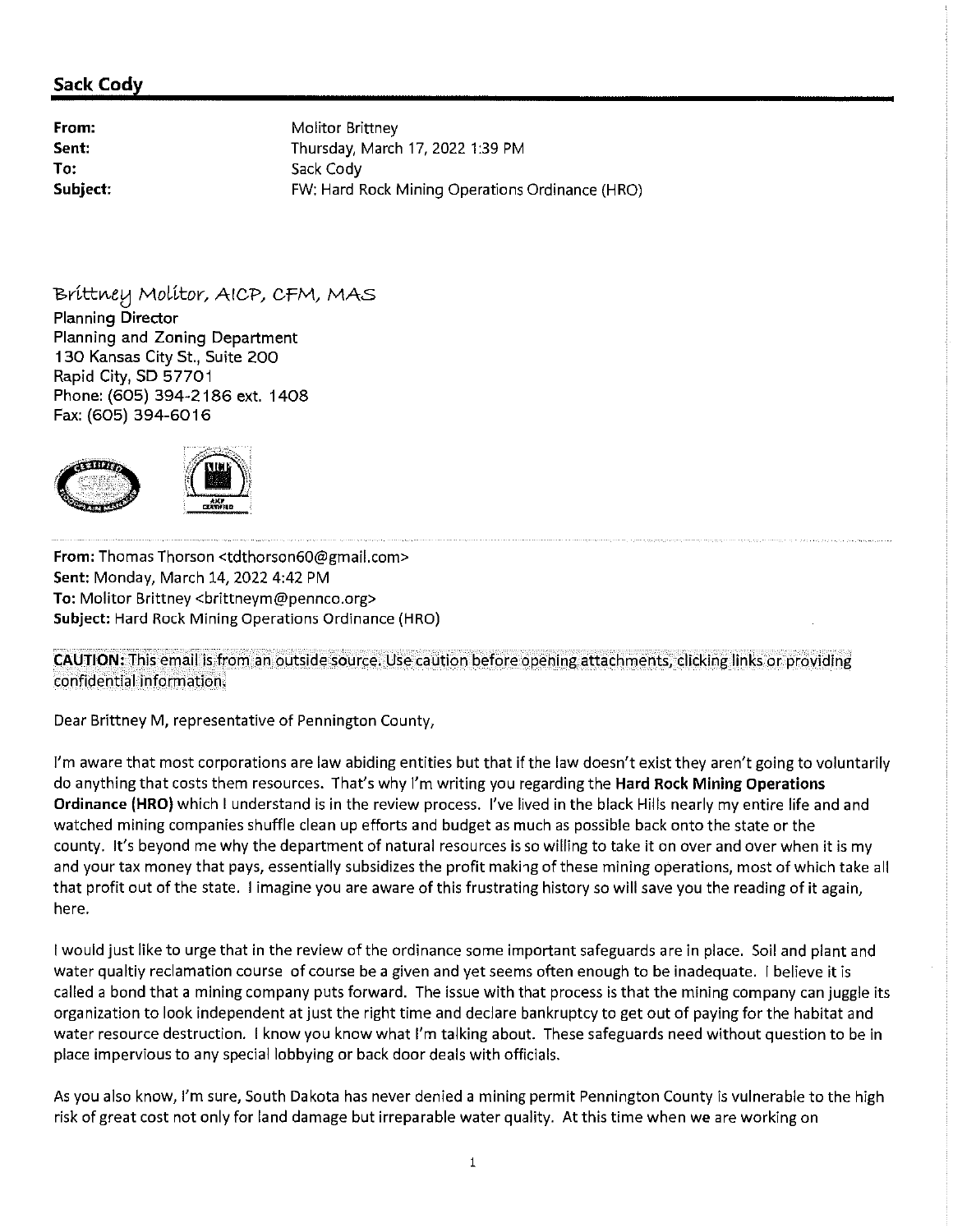expensively piping water from the Missouri River to satisfy water wants the risk of ruining the water available right here in the county should not be a risk.

You are probably aware of the extremely increased flow of tourism since Covid. If you recreate at all in the National Forest or have talked with anyone who does you know that Custer State Park, Black Elk Wilderness, and Wind Cave national Park do not contain or satisfy the needs of people seeking solace in nature and the beautiful Black Hills, the shining gem of the state of South Dakota. People are out hiking, picnicking, hunting, taking Sunday drives, climbing, more than ever before. Not just locals who go home at night to their own beds but people coming from the entire country who pay for lodging and meals and bring a great deal of revenue to every county that contains any part of the Black Hills. Mining stands in direct conflict with all of that. It stands in conflict with drinking water for all locals. Including and maybe especially anybody who uses a well. I hope the county refers to if not defers to a hydrologist to remind them that water circulates deeply through the rock and resurfaces elsewhere and from any mining area carries with it any toxins used for the mining process or toxins dislodged by just the explosive efforts of searching for minerals and substances to mine.

I'm aware that mining companies often just go through the motions to look for, say, gold, to satisfy their shareholders, whether they expect to find gold or not. But that process of blasting can and does screw up how water circulates and percolates through the rock. People's well stand to be interrupted if not polluted just by the exploration process. So entities who own land with the intention of mining it or exploring to mine it can and do affect what happens off the limits of their property boundaries. So that needs to be addressed in the ordinance, to hold those entities as responsible as any coming in without specific top surface property rights.

It would serve us all well to up front create zoning where mining activity can and cannot take place depending on where these riots exist, not just to a degree but at all. The county stands to lose a lot of money. Residence of the county stand to lose a lot of money.

We all stand to lose quality of life for which we have chosen to live here. Profit from other kinds of businesses that serve the people who don't live here but come here during troubled times for restorative purposes. We owe it to ourselves as well as them to take care of this fragile place we call the Black Hills.

Thank you, Tom Thorson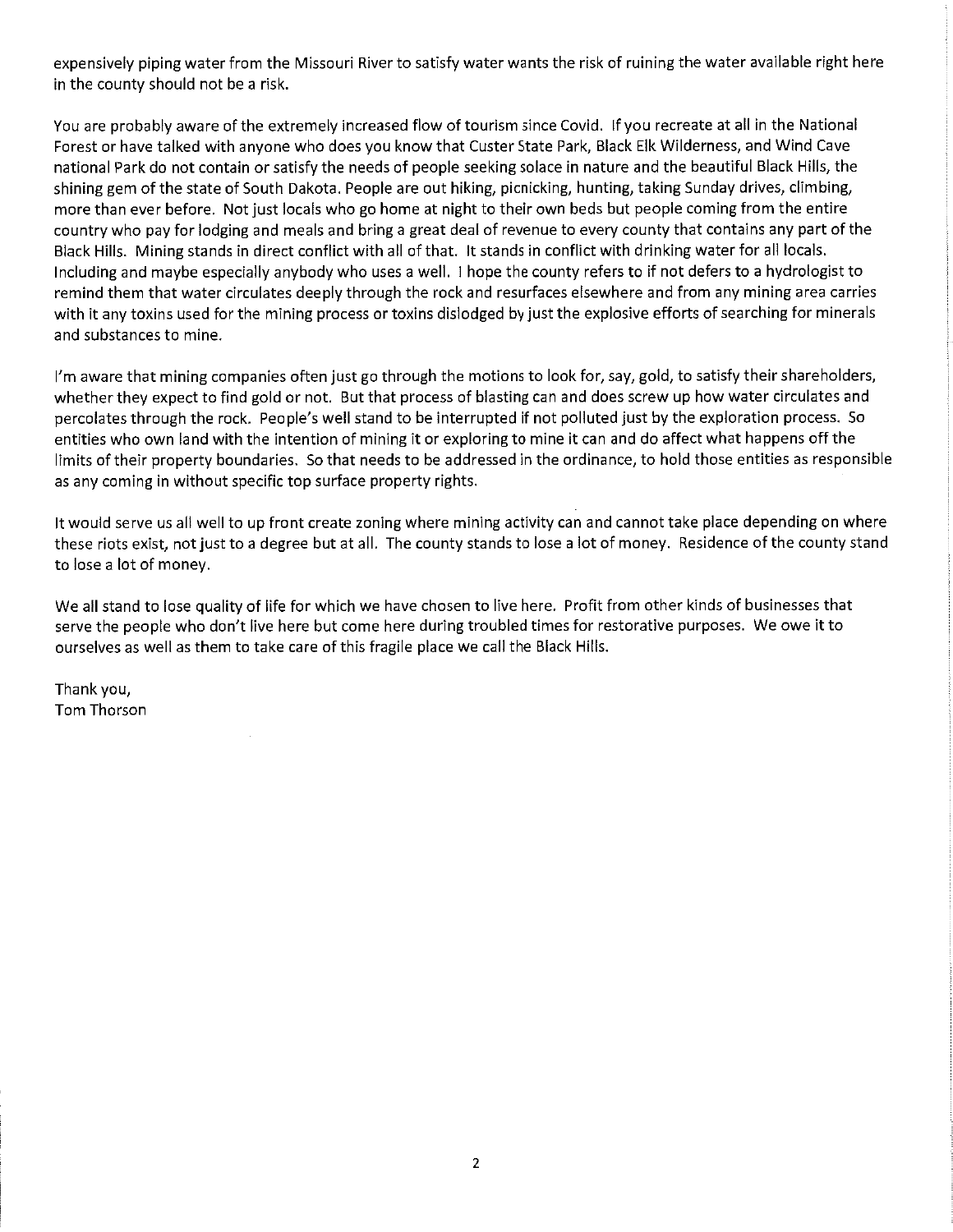From: Sent: To: Subject: **Molitor Brittney** Thursday, March 17, 2022 1:39 PM Sack Cody FW: draft Hard Rock Mining Ordinance

Brittney Molitor, AICP, CFM, MAS

**Planning Director** Planning and Zoning Department 130 Kansas City St., Suite 200 Rapid City, SD 57701 Phone: (605) 394-2186 ext. 1408 Fax: (605) 394-6016



From: Miana Fay <miana.mni5@gmail.com> Sent: Thursday, March 17, 2022 11:51 AM To: plz <plz@pennco.org> Subject: draft Hard Rock Mining Ordinance

CAUTION: This email is from an outside source. Use caution before opening attachments, clicking links or providing confidential information.

Hello,

I am inquiring about the draft Hard Rock Mining Ordinance, because:

1. I am a resident of Pennington County and I am in support of the updated Hard Rock Mining Operations Ordinance. I want clean water for not only our community but for future generations yet to come.

2. It's important to have better protection in section H for historical and cultural resources, because it is vitally important to maintain a healthy connection to our past, so that the Pennington County community can have a better present AND future.

Thank you,

Miana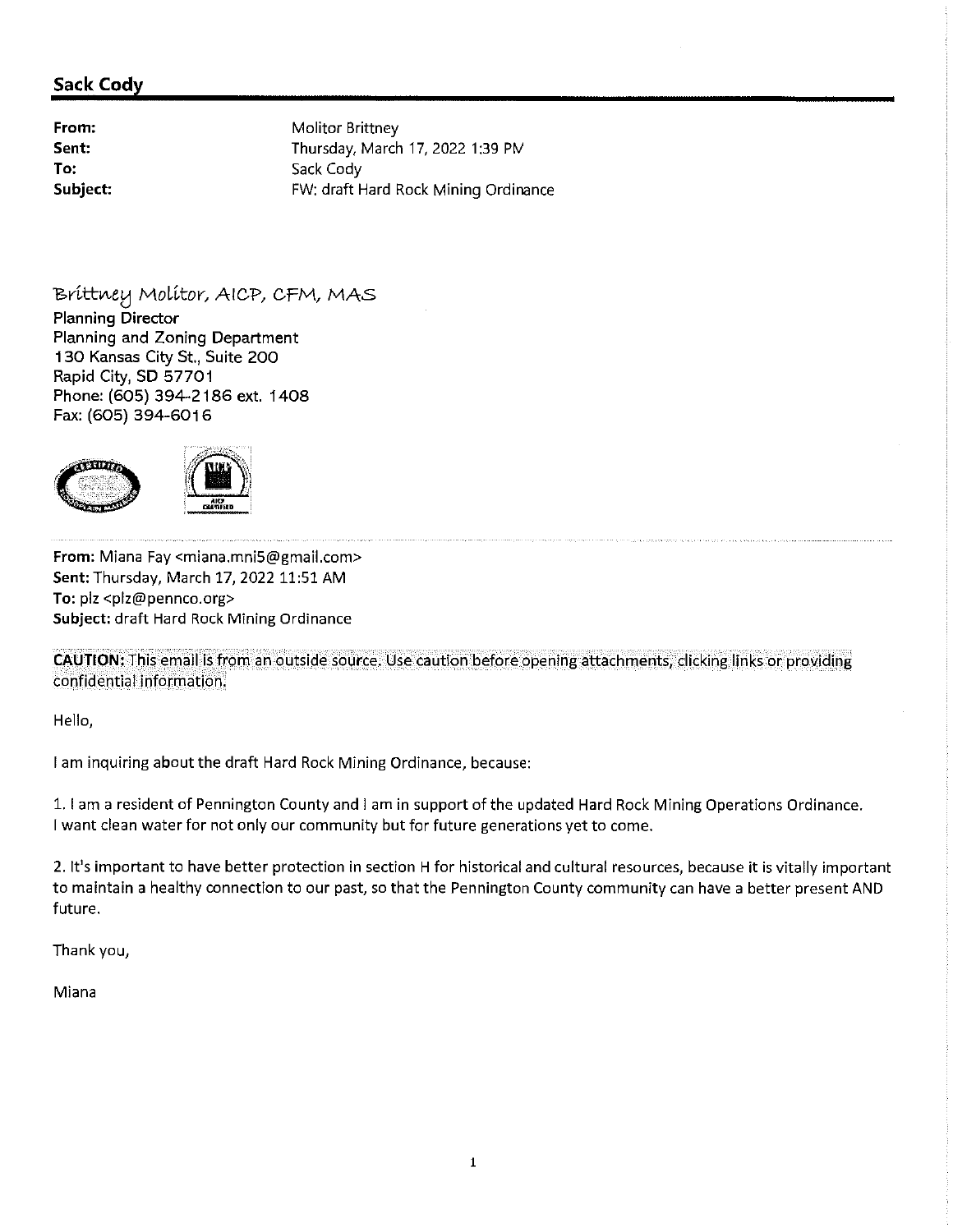From: Sent: To: Subject: **Molitor Brittney** Friday, March 25, 2022 8:20 AM Sack Cody Fwd: Comment

**Brittney** 

Begin forwarded message:

From: Crystal Willcuts <crystalwillcuts@yahoo.com> Date: March 25, 2022 at 8:19:34 AM MDT To: Molitor Brittney <brittneym@pennco.org> **Subject: Comment** 

**CAUTION:** This email is from an outside source. Use caution before opening attachments, clicking links or providing confidential information.

I am a Pennington County resident and I stand against the Hard Rock Mining Ordinance and the Rare Earth Processing Plant. Please protect the Black Hills.

Sent from Yahoo Mail for iPad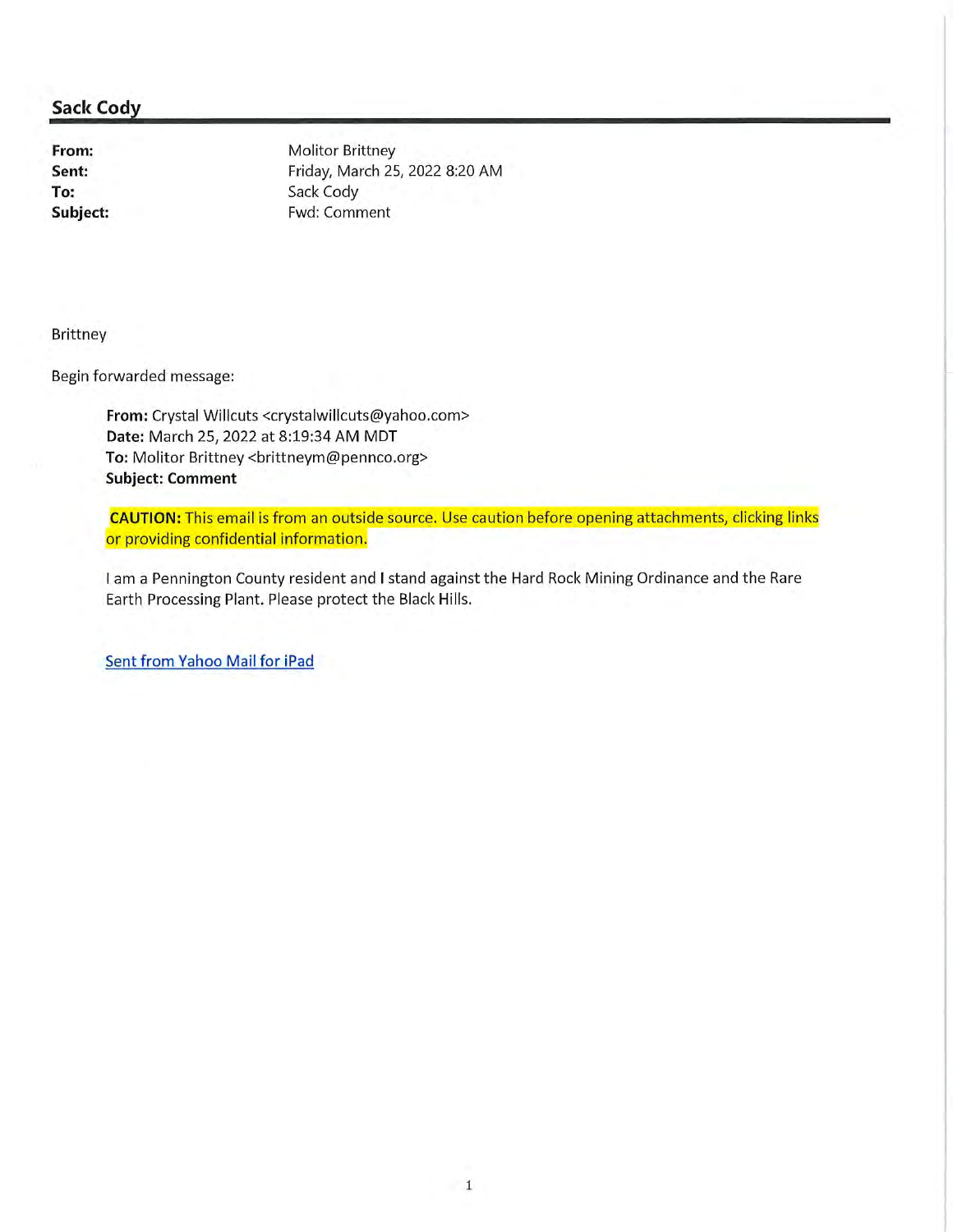From: Sent: To: Subject: **Molitor Brittney** Sunday, March 27, 2022 7:28 PM Sack Cody; Ervin Jeri Fwd: Hard Rock Mining Ordinance Comments

**Brittney** 

Begin forwarded message:

From: "Robin EH. Bagley" <robinehbagley@gmail.com> Date: March 27, 2022 at 6:25:06 PM MDT To: Molitor Brittney <brittneym@pennco.org> **Subject: Hard Rock Mining Ordinance Comments** 

**CAUTION:** This email is from an outside source. Use caution before opening attachments, clicking links or providing confidential information.

Dear Pennington County Commission,

Thank you for the opportunity to submit comments on the county's Hard Rock Mining Operations Ordinance. While I live in Custer County, I do recreate in Pennington County and firmly believe that what happens in one area of the Black Hills impacts all other areas. I am very grateful that your county has this ordinance, but I do think there are a couple of ways the ordinance can be improved. I strongly recommend that you add waste rock disposal and settling ponds to the definition of operations so that you have language allowing you to regulate them. Both waste rock disposal and settling ponds are part of the mining process and can impact both surface and groundwater. Runoff from poorly managed waste rock disposal, which often includes a body of water, will have downstream impacts, including Rapid City.

Furthermore, since mining operations are often water-heavy, a water reclamation plan should be part of a mining company's operation plan, but right now it's not included. Water is a scarce resource and must be reclaimed properly.

Thank you for your time and consideration.

Sincerely, **Robin EH Bagley** 25267 US Highway 385 Custer, SD 57730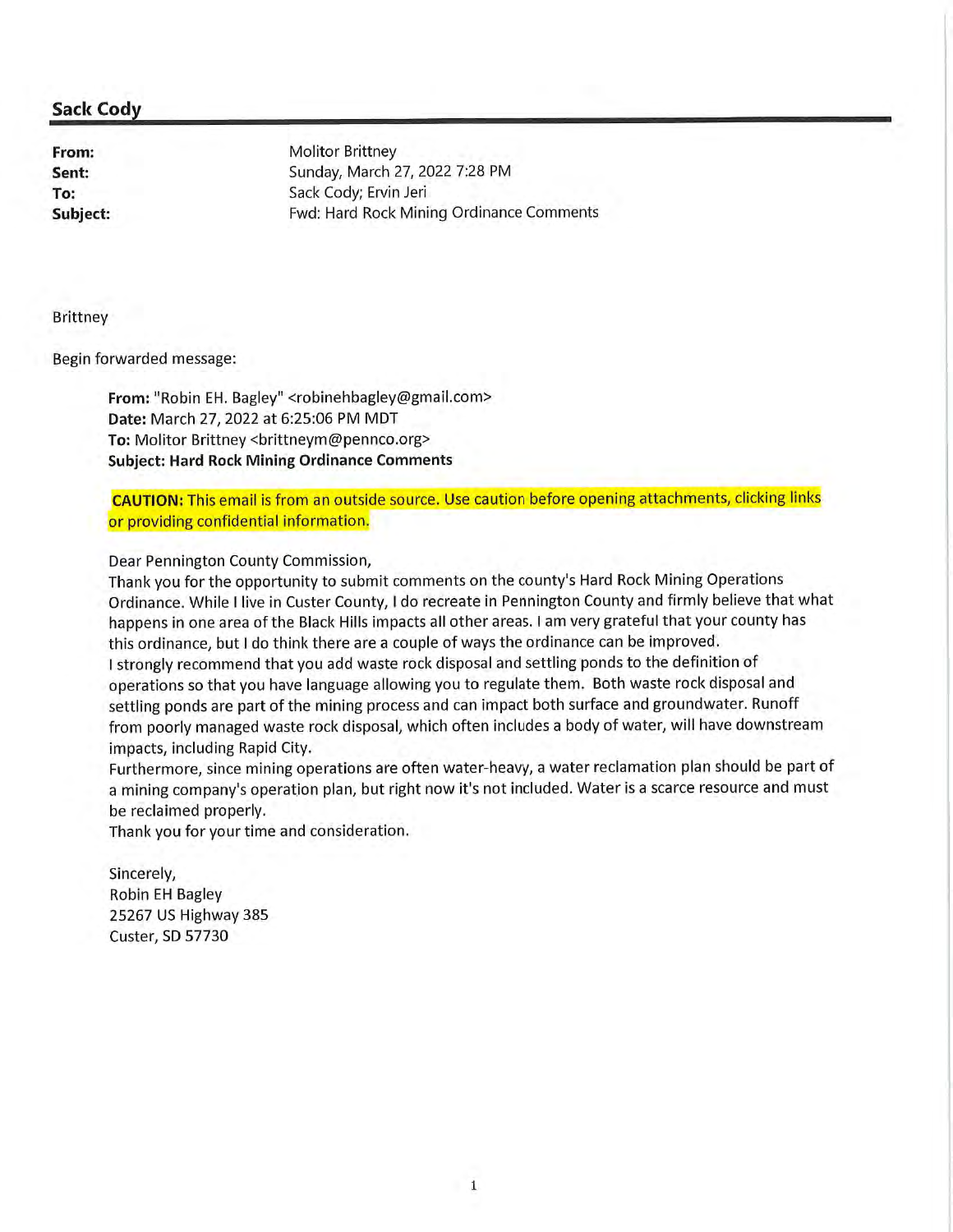From: Sent: To: Subject: **Molitor Brittney** Monday, March 28, 2022 8:03 AM Ervin Jeri; Sack Cody FW: FOR THIS MORNING'S PLANNING COMMISSION MEETING

# Brittney Molitor, AICP, CFM, MAS

**Planning Director** 

Planning and Zoning Department 130 Kansas City St., Suite 200 Rapid City, SD 57701 Phone: (605) 394-2186 ext. 1408 Fax: (605) 394-6016



From: Lilias Jarding <liliasjarding@gmail.com> Sent: Monday, March 28, 2022 7:39 AM To: Molitor Brittney <brittneym@pennco.org> Subject: FOR THIS MORNING'S PLANNING COMMISSION MEETING

**CAUTION:** This email is from an outside source. Use caution before opening attachments, clicking links or providing confidential information.

Dear Ms. Molitor --

Please pass this information to the members of the Planning Commission this morning. I am ill and unable to attend today's meeting.

I wanted to be sure the Commission knows the importance of having a Pennington County Hard Rock Mining Ordinance at this time. I looked in the Bureau of Land Management's database last night. There are currently 30,233 active mining claims by two companies in Pennington County. There may be others from other companies, but that is the information I was able to gather.

I am attaching a map. The left map shows the location of all active mining claims in the Black Hills as of the end of January (148,000 of them), and you can see that the claims in Pennington County are quite extensive. This map may not be complete, as the Bureau of Land Management is about six months behind in recording claims.

Although I have now missed two hearings on this ordinance -- and attended once when it wasn't considered -- I am quite willing to talk to any member of the Commission about this matter. My phone number is 605-787-2872, and my email address is on this email.

Thank you for your efforts on this important issue.

Lilias Jarding, Ph.D.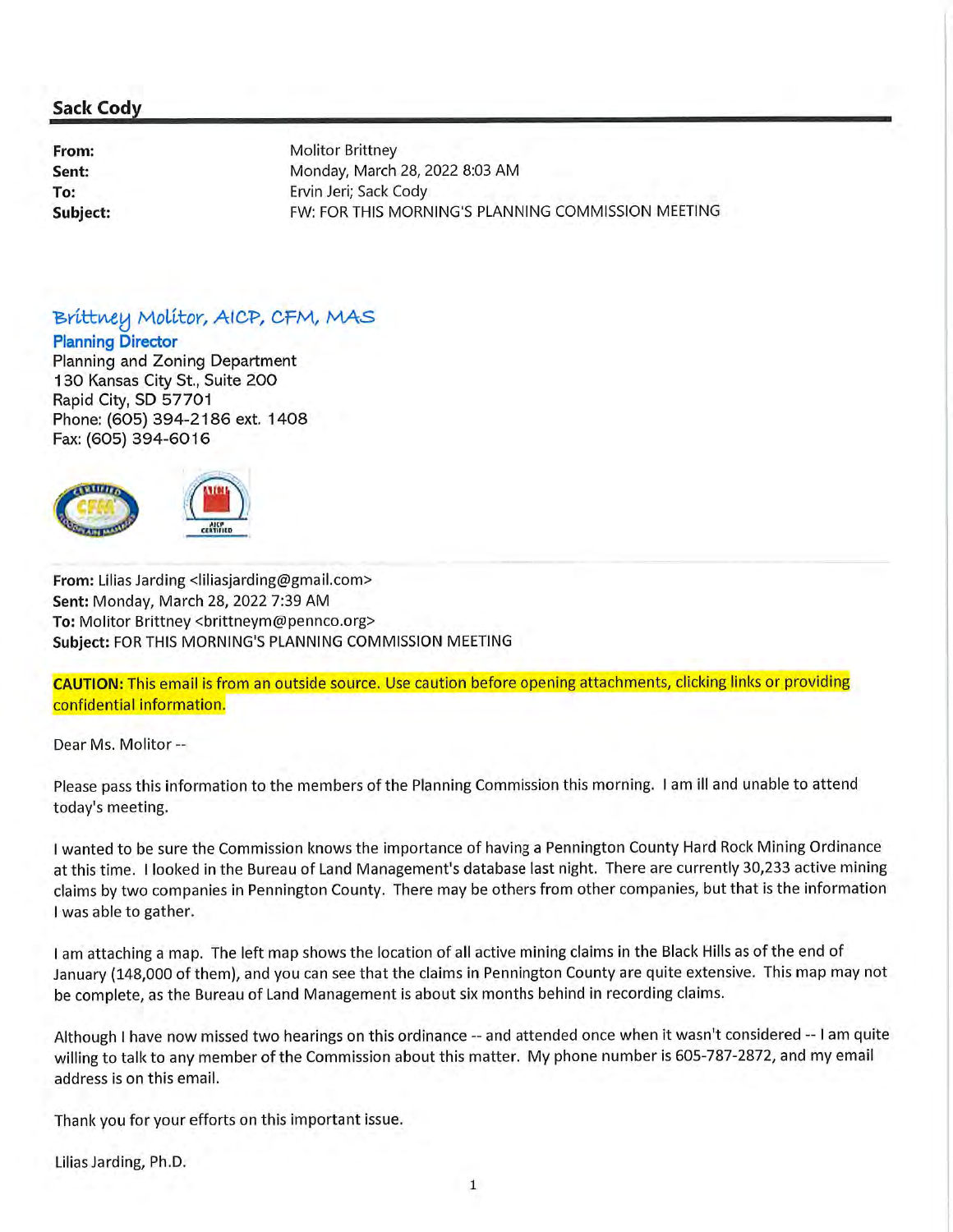From: Sent: To: Subject: Molitor Brittney Monday, March 28, 2022 10:45 AM Sack Cody; Ervin Jeri Fwd: Draft Ordinance Section 321 - Hard Rock Mining Operations

Brittney

Begin forwarded message:

From: Cherlyn Leach <cherlynleach@yahoo.com> Date: March 25, 2022 at 3:22:22 PM MDT To: Molitor Brittney <brittneym@pennco.org> Subject: Draft Ordinance Section 321 - Hard Rock Mining Operations

CAUTION: This email is from an outside source. Use caution before opening attachments, clicking links or providing confidential information.

Pennington County Planning Commissioners 130 Kansas Street Rapid City, SD 57701

Re: Draft Ordinance Section 321 - Hard Rock Mining Operations

My name is Cherlyn Leach-Valades and I live in Spearfish. I am originally from Custer and Hot Springs. I have called the Black Hills my home my entire life. I am sure each board member loves the Hills with its beauty and history as much as I do.

I am gratified that the Commissioners are including hard rock mining into the county ordinances. This ordinance is extremely important as it stands between safe water/environment and mining operations that threaten to destroy our environment.

Hard rock mining uses several toxic chemicals including cyanide. The Northern Hills already has a Superfund site: Gilt Edge Mine just south of Deadwood. Our state, people, environment and water sources cannot afford another disastrous site.

I respectfully submit changes that could improve the ordinance. As written, property owners living within 1/2 mile of a site would be given notice of mining operations. This should be increased to at least one mile. The owners will be subjected to noise, traffic and dirt in which they have no control. This area needs to be expanded.

Tribal Historic Preservation Officers should not be given notice but be a part of the process. This land originally belonged to the Indigenous people and that should to be respected. The officers can provided valuable input.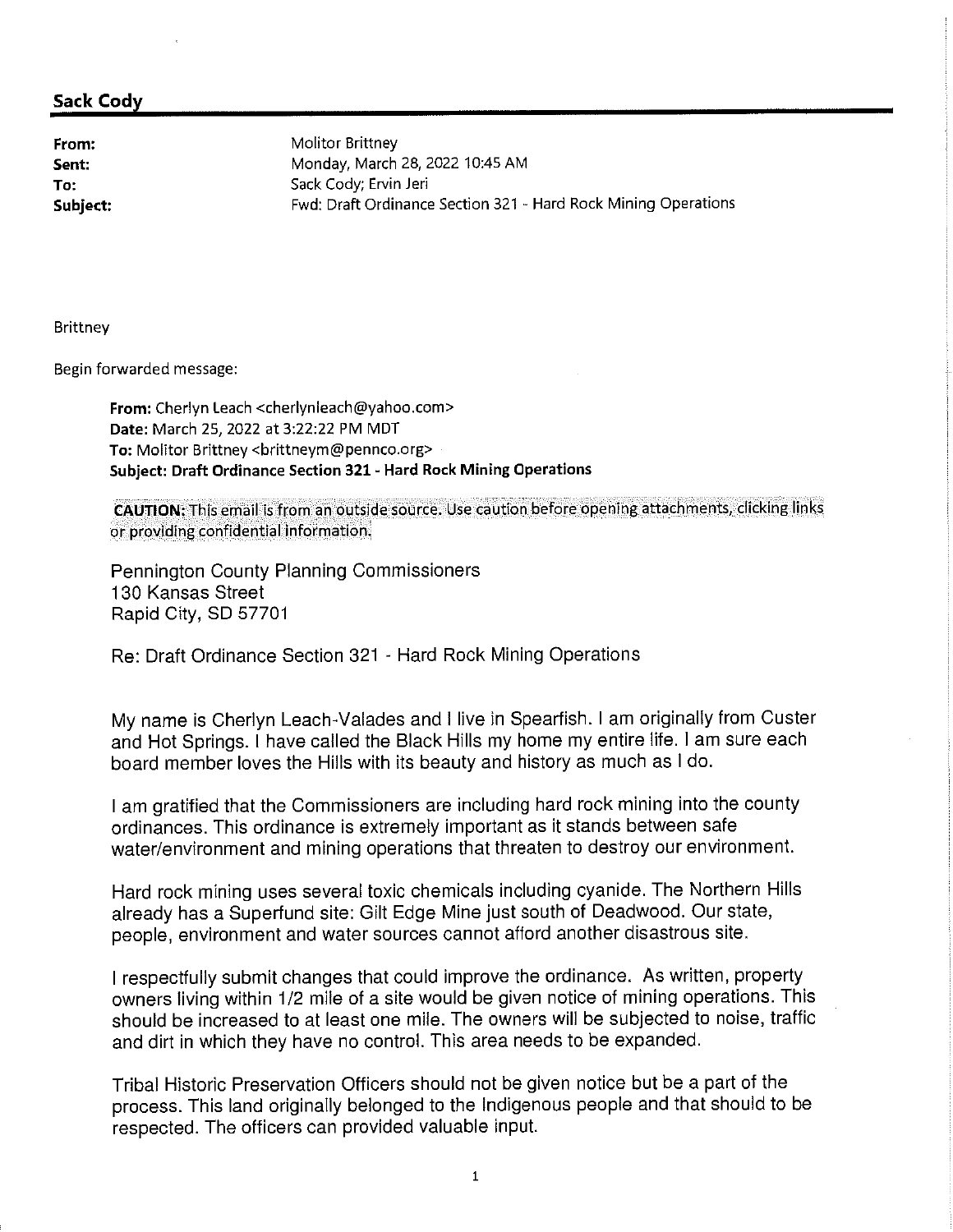Section A permits mining anywhere a person has a patented mining claim. This gives special treatment to hard rock mining companies. This does not protect the residents near the mining claims. Zoning districts need to be protected from mining.

Water is more valuable than gold! These mining corporations will exploit our land and water and leave the residents to clean up the mess. The beauty, agriculture and history of our Black Hills needs to be protected over mining. I'm grateful the commissioners are giving serious consideration to this ordinance.

Thank you for your time and consideration.

Cherlyn Leach Valades 1905 Windmill Drive Spearfish, SD 57783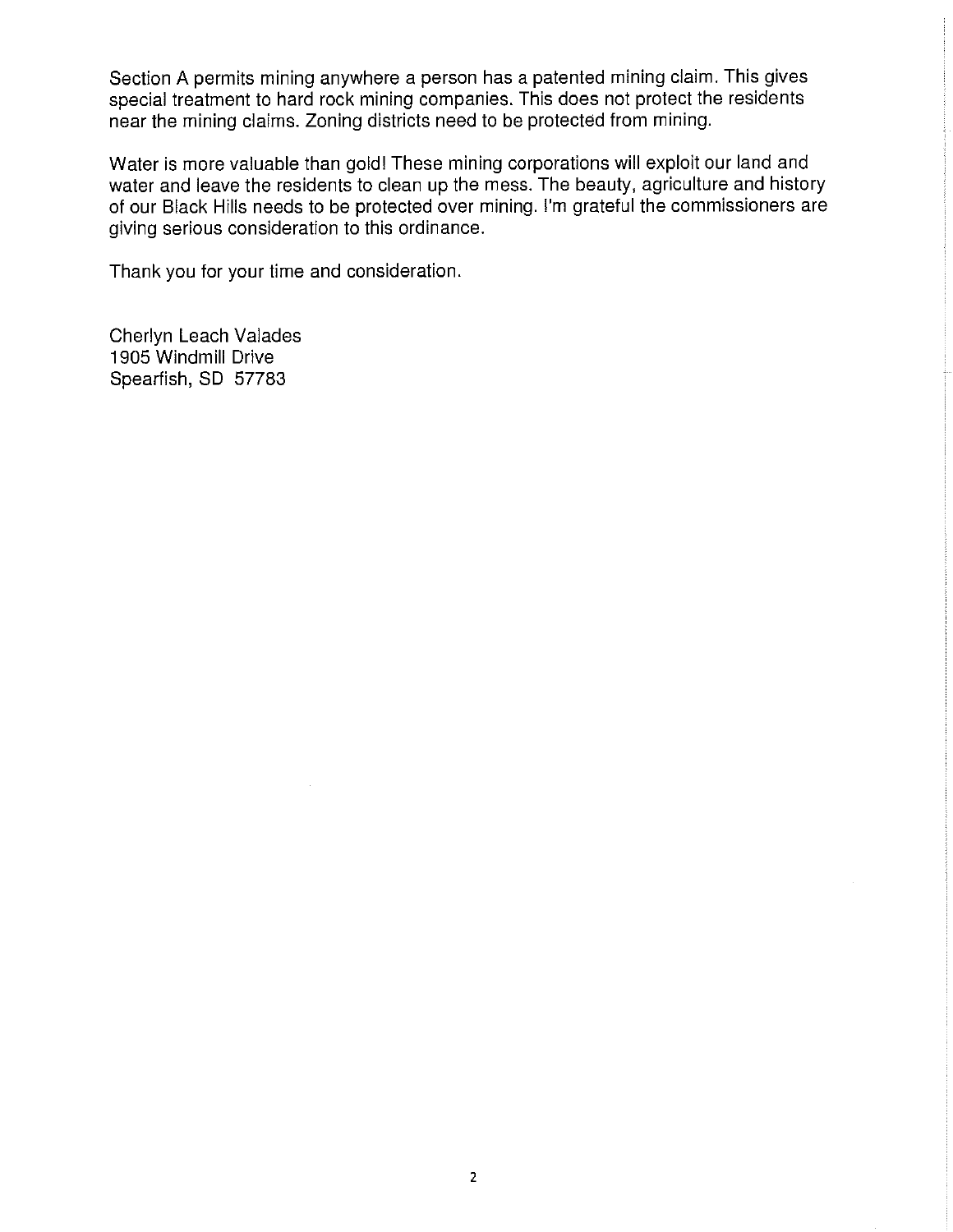From: Sent: To: Subject: **Molitor Brittney** Monday, March 28, 2022 5:01 PM Sack Cody; Ervin Jeri Fwd: Hardrock Mining Ordinance comment

Brittney

Begin forwarded message:

From: Gena Parkhurst <gmp66@hotmail.com> Date: March 28, 2022 at 4:16:32 PM MDT To: Molitor Brittney <brittneym@pennco.org> **Subject: Hardrock Mining Ordinance comment** 

CAUTION: This email is from an outside source. Use caution before opening attachments, clicking links or providing confidential information.

Dear Brittney,

Thank you for the opportunity to comment on the Hardrock Mining Ordinance. I am in support of this ordinance.

As I mentioned in person at the February 9, 2022, meeting, I was exposed to toxic water while in the womb, and this resulted in boney birth defects that will impact me for the rest of my life. This life experience has generated a strong interest in access to clean water.

Regarding Section E. 3.e. - it should clearly state that a Water Reclamation Plan must be part of the Reclamation Plan. It is not currently included.

 $\mathbf{1}$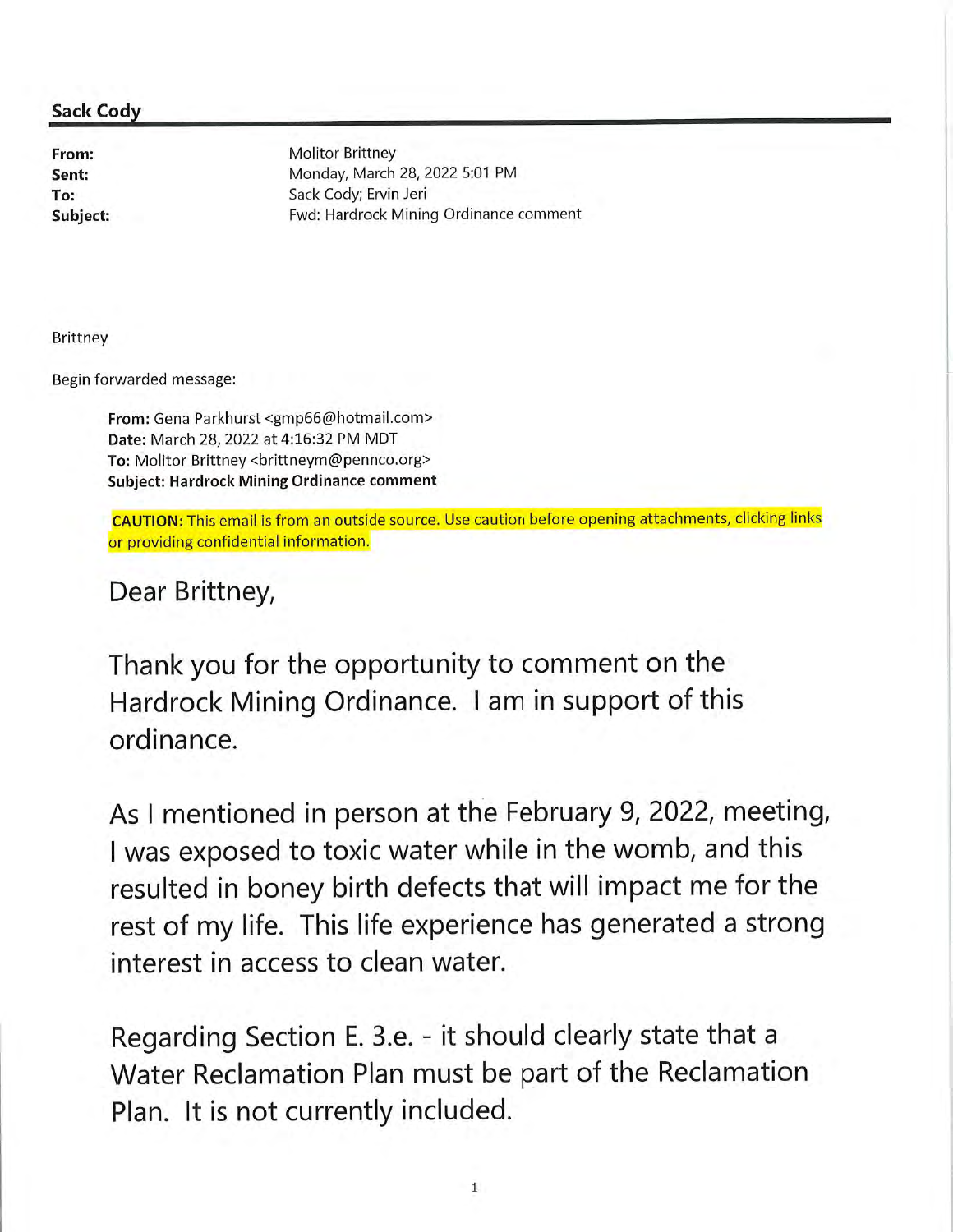Thanks again for the opportunity to comment!

Gena Parkhurst **PO Box 1914** Rapid City, SD 57709 605-391-1250 gmp66@hotmail.com

 $\hat{\mathbf{r}}$